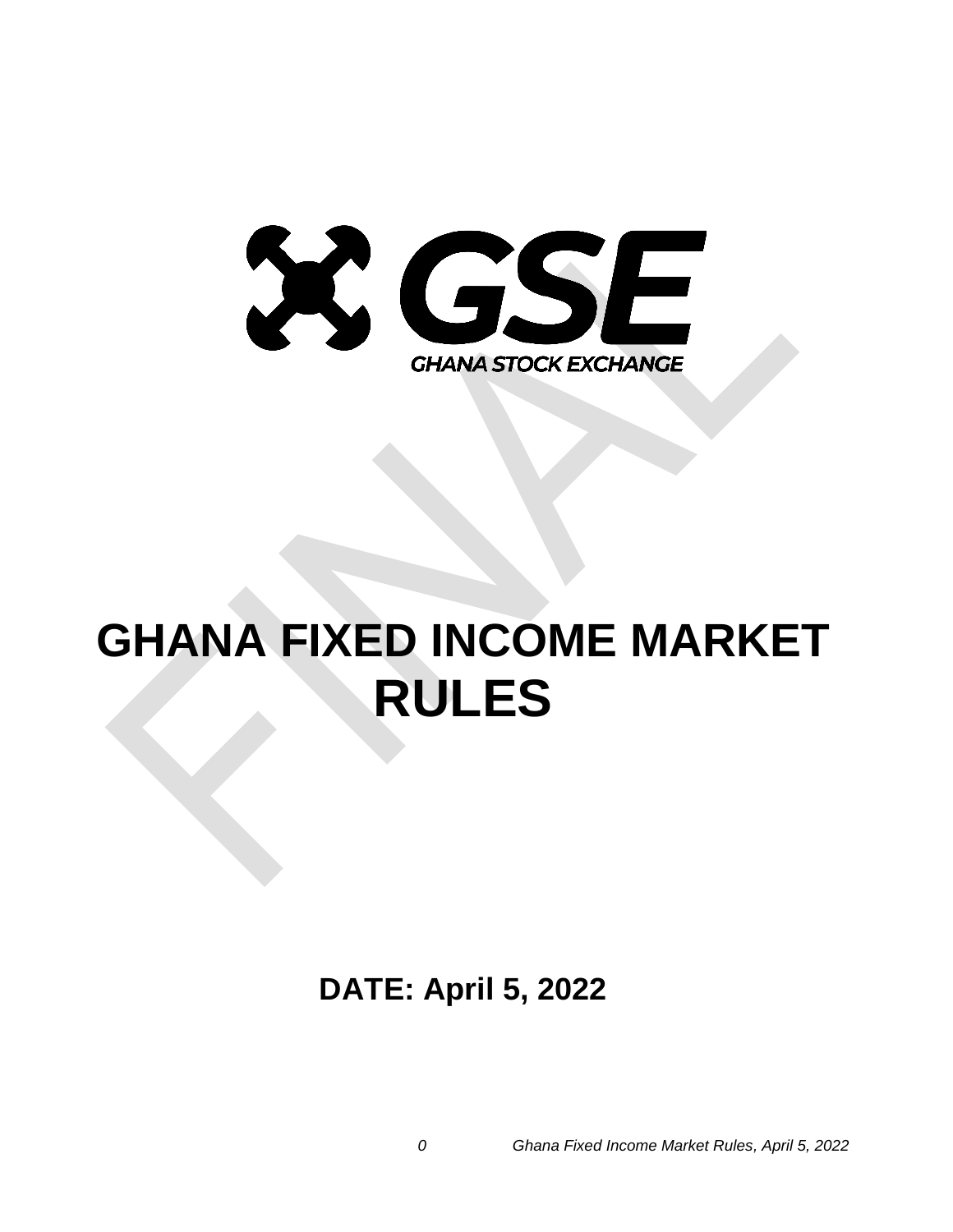# **Table of Contents**

|               | Part 2: STRUCTURE, TYPE AND CHARACTERISTICS OF THE MARKET  10 |  |
|---------------|---------------------------------------------------------------|--|
| $\mathbf 1$ . |                                                               |  |
| 2.            |                                                               |  |
| 3.            |                                                               |  |
| 4.            |                                                               |  |
| 5.            |                                                               |  |
|               |                                                               |  |
| 6.            |                                                               |  |
| 7.            |                                                               |  |
| 8.            |                                                               |  |
|               |                                                               |  |
|               |                                                               |  |
| 9.<br>10.     |                                                               |  |
| 11.           |                                                               |  |
| 12.           |                                                               |  |
| 13.           |                                                               |  |
| 14.           |                                                               |  |
| 15.           |                                                               |  |
| 16.           |                                                               |  |
| 17.           |                                                               |  |
| 18.           |                                                               |  |
| 19.           |                                                               |  |
| 20.           |                                                               |  |
| 21.           |                                                               |  |
| 22.           |                                                               |  |
| 23.           |                                                               |  |
| 24.           |                                                               |  |
| 25.           |                                                               |  |
| 26.           |                                                               |  |
|               |                                                               |  |
| 27.           |                                                               |  |
| 28.           |                                                               |  |
| 29.           |                                                               |  |
| 30.           |                                                               |  |
| 31.           |                                                               |  |
| 32.           |                                                               |  |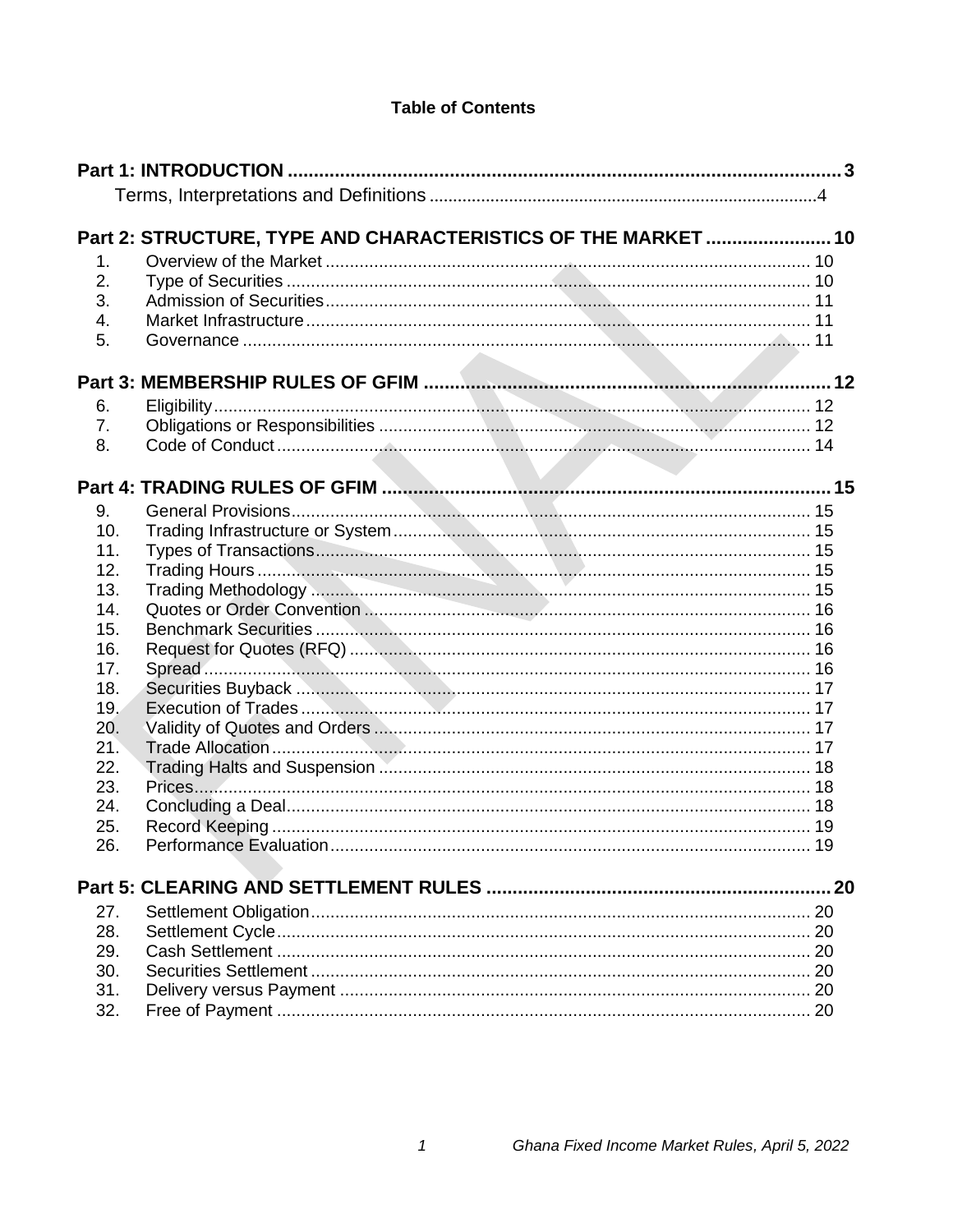| 33.        |  |
|------------|--|
| 34.        |  |
| 35.        |  |
|            |  |
| 36.        |  |
| 37.        |  |
| 38.        |  |
| 39.        |  |
| 40.        |  |
| 41.        |  |
| 42.        |  |
| 43.        |  |
| 44.        |  |
| 45.        |  |
| 46.        |  |
| 47.        |  |
| 48.        |  |
| 49.        |  |
| 50.        |  |
| 51.        |  |
|            |  |
|            |  |
| 52.        |  |
| 53.        |  |
| 54.        |  |
| 55.        |  |
| 56.        |  |
| 57.        |  |
| 58.<br>59. |  |
| 60.        |  |
| 61.        |  |
|            |  |
|            |  |
| 1.         |  |
| 2.         |  |
| 3.         |  |
| 4.         |  |
|            |  |

# APPENDIX 2: MEMBERSHIP REGISTRATION FORM & SUPPORTING DOCUMENTS .... 35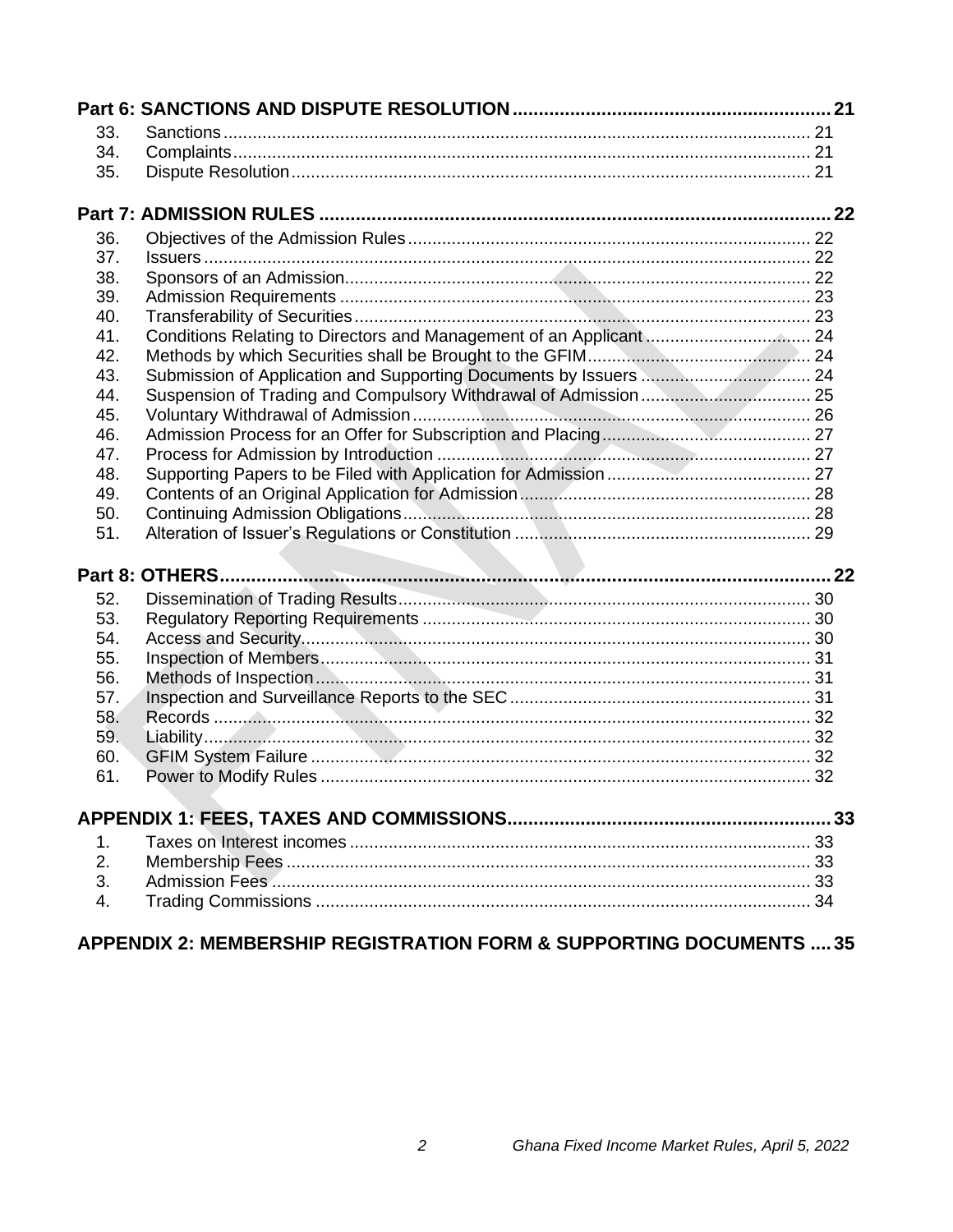# **Part 1: INTRODUCTION**

<span id="page-3-0"></span>These Ghana Fixed Income Market Rules (Rules) are made by the Ghana Stock Exchange ("GSE" or "Exchange") for the Ghana Fixed Income Market (GFIM) pursuant to the GSE's securities market licence and are approved by the Securities and Exchange Commission (SEC) in accordance with the Securities Industry Act, 2016 (Act 929) as amended.

These Rules are binding on all Members as far as their operations on the GFIM are concerned. The GFIM may issue additional rules or guidelines, subject to the approval of the SEC.

There is hereby established the Ghana Fixed Income Market (GFIM) under the existing securities market licence of the GSE.

The GFIM shall operate under a committee of stakeholders (GFIM Committee) which shall report to the Council of the Exchange. The Council of the Exchange shall therefore be responsible for the implementation and enforcement of the rules of the GFIM.

The GFIM's objective is to provide a fair, orderly, transparent, and efficient market for the trading of debt securities such as fixed income and other similar securities or instruments.

The principal functions of the GFIM are to approve the admission of fixed income and similar securities or instruments and to provide a market for the secondary trading of such securities.

The SEC hereby approves the establishment of the Ghana Fixed Income Market under powers granted to it by the Securities Industry Act, 2016 (Act 929) as amended. The Rules are set out under the following broad parts:

- (1) Introduction
- (2) Structure, Type and Characteristics of the Market
- (3) Membership, Trading and Clearing & Settlement Rules
- (4) Sanctions and Dispute Resolution
- (5) Admissions and Continuing Obligations
- (6) Continuing Obligations including Sanctions and Dispute Resolution

The Rules shall be used in conjunction with the following statutes, rules and guidelines, as may be amended or replaced from time to time:

- (1) Securities Industry Act, 2016 (Act 929) as amended;
- (2) Securities and Exchange Commission Regulations, 2003 (L.I. 1728);
- (3) Securities industry guidelines, codes, directives, circulars
- (4) Anti-Money Laundering Act, 2020 (Act 1044);
- (5) Foreign Exchange Act, 2006 (Act 723);
- (6) Data Protection Act, 2012 (Act 843);
- (7) Central Securities Depository Act, 2007 (Act 733);
- (8) Electronic Transactions Act, 2008 (Act 772);
- (9) Central Securities Depository Operational Rules, 2019;
- (10) Central Securities Depository Clearing and Settlement Rules, 2016;
- (11) Requirements and Responsibilities of Primary Dealers in the Fixed Income Securities Market;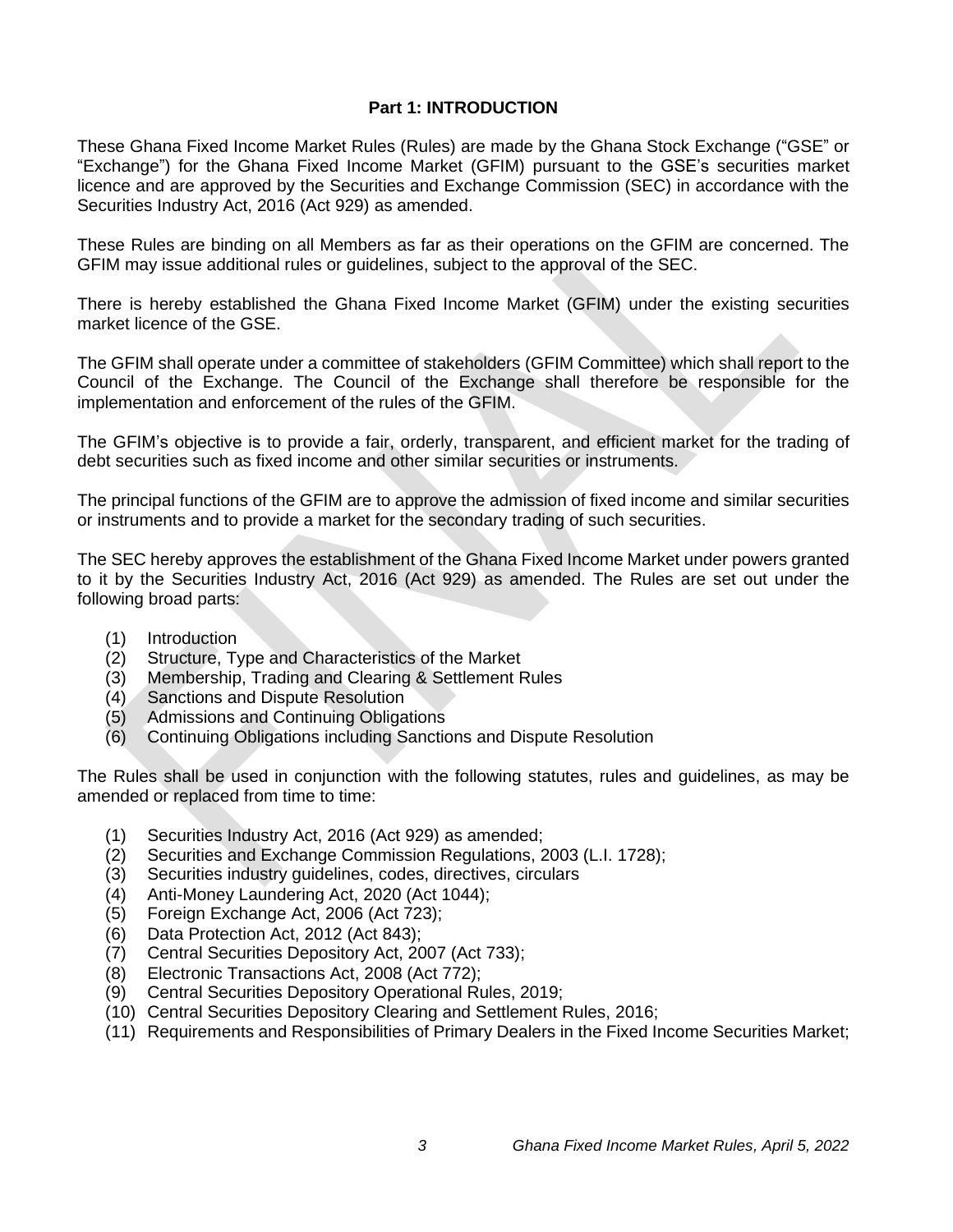- (12) Guidelines for the Government Securities Market, Primary Dealers and Bond Market Specialists;
- (13) Code of Conduct for Primary Dealers of Fixed Income Securities Market in Ghana;
- (14) Code of Conduct of the Financial Markets (ACI);
- (15) GSE Dealing Membership Rules;
- (16) GSE Surveillance rules; and
- (17) Any other applicable laws and rules.

Where there are conflicts or inconsistencies between these GFIM Rules and any of the other rules referred to in (ix) to (xvi) above, then except for laws under (xvii) above, same shall be referred to the Commission for a determination and the determination made by the Commission shall be final.

These Rules shall be construed in accordance with, and governed by, the laws of Ghana.

#### <span id="page-4-0"></span>**Terms, Interpretations and Definitions**

- (1) Reference to any statute and statutory provision shall be construed as those in force from time to time.
- (2) References to time shall mean the time in Accra, Ghana unless otherwise stated.
- (3) References to days are Business Days, unless otherwise stated.
- (4) Chapter headings, Rule headings and the titles and numbers of Rules are for guidance and ease of reference only.
- (5) In these Rules, an act or course of conduct includes both acts and omissions.
- (6) The following terms are defined terms and shall have the meanings set out in the definitions unless the context otherwise requires, and cognate expressions shall be construed consistently with them:

**ACI Ghana** refers to the Association of Financial Markets, Ghana.

**Admission** of a security onto the GFIM shall be the approval by the Exchange of that security to be traded on the GFIM market.

**Annual Sustainable Bond Report**: The issuer shall provide to investors, the Exchange and the Commission a Sustainable Bond report as applicable, annually for the duration of the Bond. The Report shall include the following details, aligned with the issuers bond Framework:

- (1) A brief description of the assets/projects and the amounts disbursed, including the percentage of proceeds that have been allocated to different project types and to financing and refinancing and the anticipated timeframes for the disbursements until completion of the allocation;
- (2) Continued eligibility of the selected projects and assets i.e., the issuer confirms that the projects and assets are still eligible under the selected Standards and Guidelines. This allows the issuer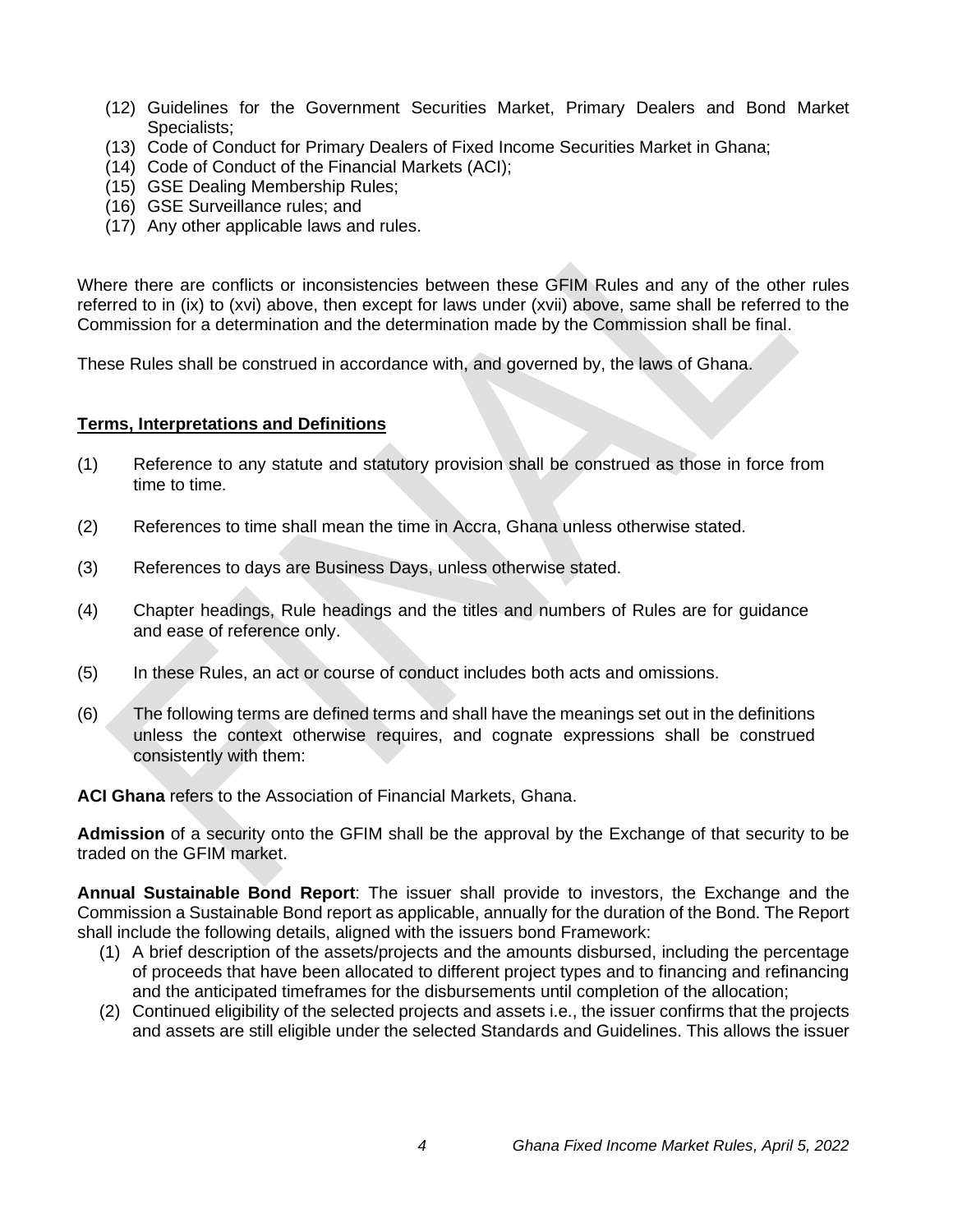to disclose to investors whether or not there have been any deviations from the eligibility of assets or a need to reallocate the proceeds to other assets.

- (3) The expected impact of the projects and assets which may include; the qualitative performance indicators and, where feasible, quantitative performance measures of the impact of the projects; and
- (4) The inaugural annual report on the use and management of proceeds will be reviewed and signed off by the External Reviewer to confirm the green/social/sustainability status of the bond. Thereafter the annual sign off on the report by the External Reviewer is recommended, but not mandatory (unless it is a Sustainability-Linked Bond).

**Annual Sustainability-Linked Bond Report** means a report by the issuer at a minimum containing the recommended items as per the SLB Principles by the ICMA, or as per any other Guidelines acceptable to the Exchange:

- (1) Selection of Key Performance Indicators (KPIs)
- (2) Calibration of Sustainability Performance Targets (SPTs)
- (3) Bond characteristics
- (4) Reporting frequency
- (5) Verification by the External Reviewer required annually for an SLB.

**Basis Point** is a unit of measure used frequently in finance to refer to changes in [interest rates](http://www.investopedia.com/terms/i/interestrate.asp) and [bond](http://www.investopedia.com/terms/b/bond.asp) [yields](http://www.investopedia.com/terms/y/yield.asp) and is equivalent to 0.01% or 1/100th of a percent or 0.0001 in decimal form.

**BoG** means the Bank of Ghana or the central bank of Ghana.

**Bond Market Specialist or BMS** means a Primary Dealer authorized by the Bank of Ghana to have the exclusive right to participate in primary issuance, by auction or otherwise, of all Government of Ghana treasury bills, notes, and bonds.

**CEO** means the Chief Executive Officer.

**Companies Act** means the Companies Act, 2019, (Act 992)

**CSD** means a Central Securities Depository

**External Reviewer** means an entity appointed by the issuer. The External Reviewer shall be an entity:

- (1) specialising in assessing the framework of the Sustainable Bond's environmental and/or social objectives, with sufficient environmental, social, and/ or other relevant and specific thematic qualifications related to the issuance, as well as financial and market-specific expertise to perform a comprehensive assessment of the use of proceeds;
- (2) independent of the issuer, its Directors, Senior Management and Advisors;
- (3) aligned with the International Capital Markets Association (ICMA) Guidelines for External Reviewers, or approved under the Climate Standards and Certification Scheme, or any industry body acceptable to the Exchange and the Commission; and
- (4) with significant and appropriate expertise needed for providing independent reviews on sustainable bonds and its thematic sub-sets as relevant to the issuance.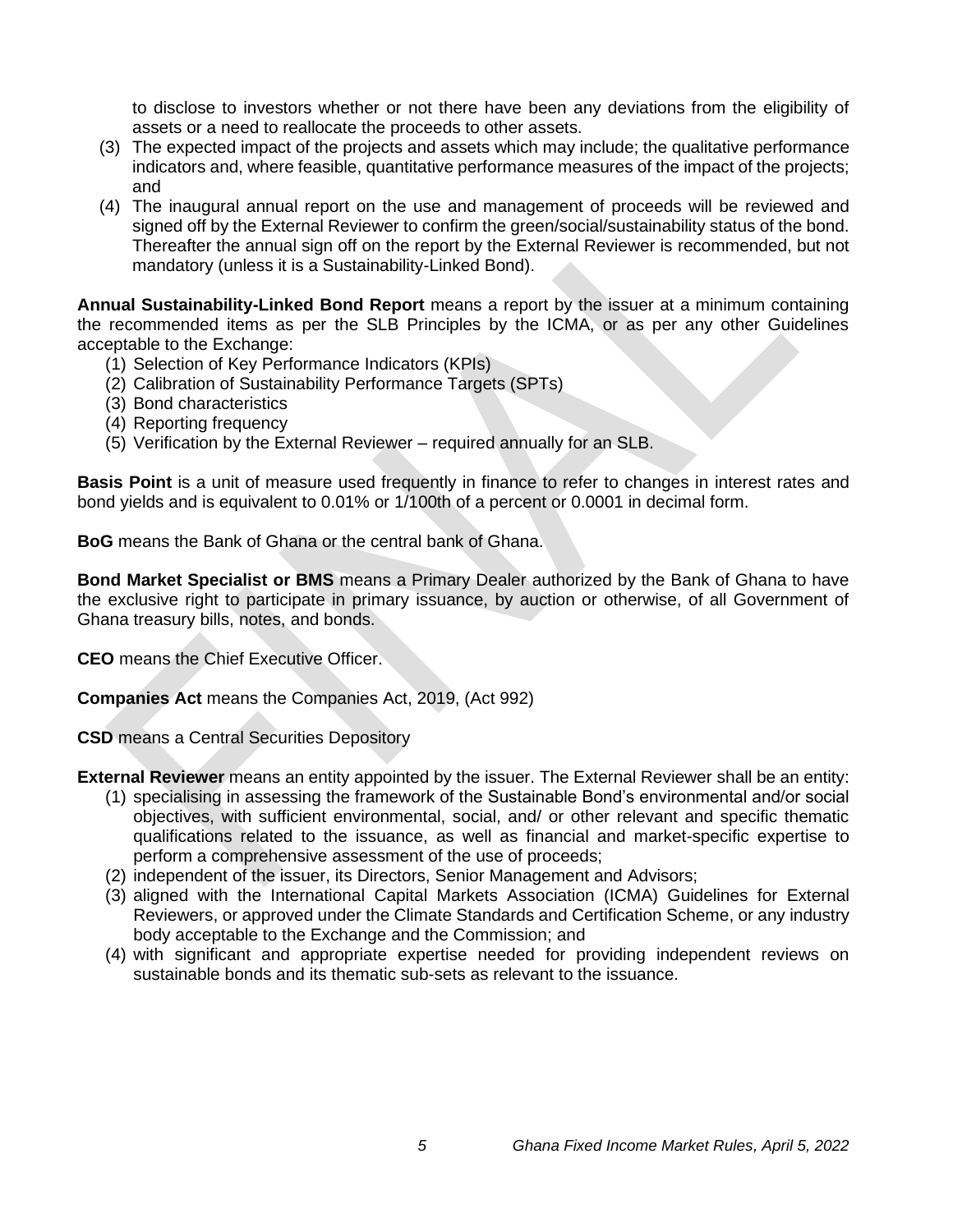**False Trading** means creating or causing to be created, or do anything that is calculated to create a false or misleading appearance of active trading in securities or a false or misleading appearance with respect to the market for, or the price of the securities

**Firm Order** means an order placed on the market that shows both the quantity and the price.

**Free of Payment (FoP)** means a transfer of securities without the simultaneous transfer of associated payments.

**Gender Bond** means a fixed income instrument issued under these GFIM Rules that is mobilizing financing for projects and/or issuers interested in developing projects or activities aligned with gender equality. A Gender Bond can be structured as a use-of-proceed bond or as a general-purpose Sustainability-Linked Bond.

**Gender Bond Guidelines** means guidelines including and standards including**-**

- (1) Social Bond Principles, as may be amended, issued and governed by ICMA;
- (2) Sustainability-Linked Bond Principles as may be amended, issued and governed by International Capital Markets Association; or
- (3) any other relevant guideline acceptable to the Exchange and the Commission that may be issued from time to time.

**Green Bond** means a fixed income instrument issued under these GFIM Rules and whose proceeds are used to finance or refinance new or existing projects that generate climate or other environmental benefits that conform to the Green Guidelines and Standards referred to by the Exchange.

**Green Bond Guidelines and Standards** means green guidelines and standards including

- (1) Green Bond Principles, as may be amended, issued and governed by ICMA;
- (2) Climate-related bond standards such as the Climate Bonds Standard, as may be amended, issued and governed by the Climate Bonds Initiative (CBI); or
- (3) any other guideline acceptable to the Exchange and the Commission such as Government policies and guidelines on the green and sustainable economy that may be issued from time to time.

**GSE or the Exchange** means the Ghana Stock Exchange.

**GSIA** means the Ghana Securities Industry Association.

**Head of GFIM** means the executive in charge of the day-to-day running of the GFIM.

**Immediate** means within one (1) business day.

**Independent Director** means a non-executive director who is not a substantial shareholder, or representative of a substantial shareholder and is free of any relationship with the company or its parent that may impair his or her ability to make his or her judgement.

An **ISIN** means the International Securities Identification Number issued for a security.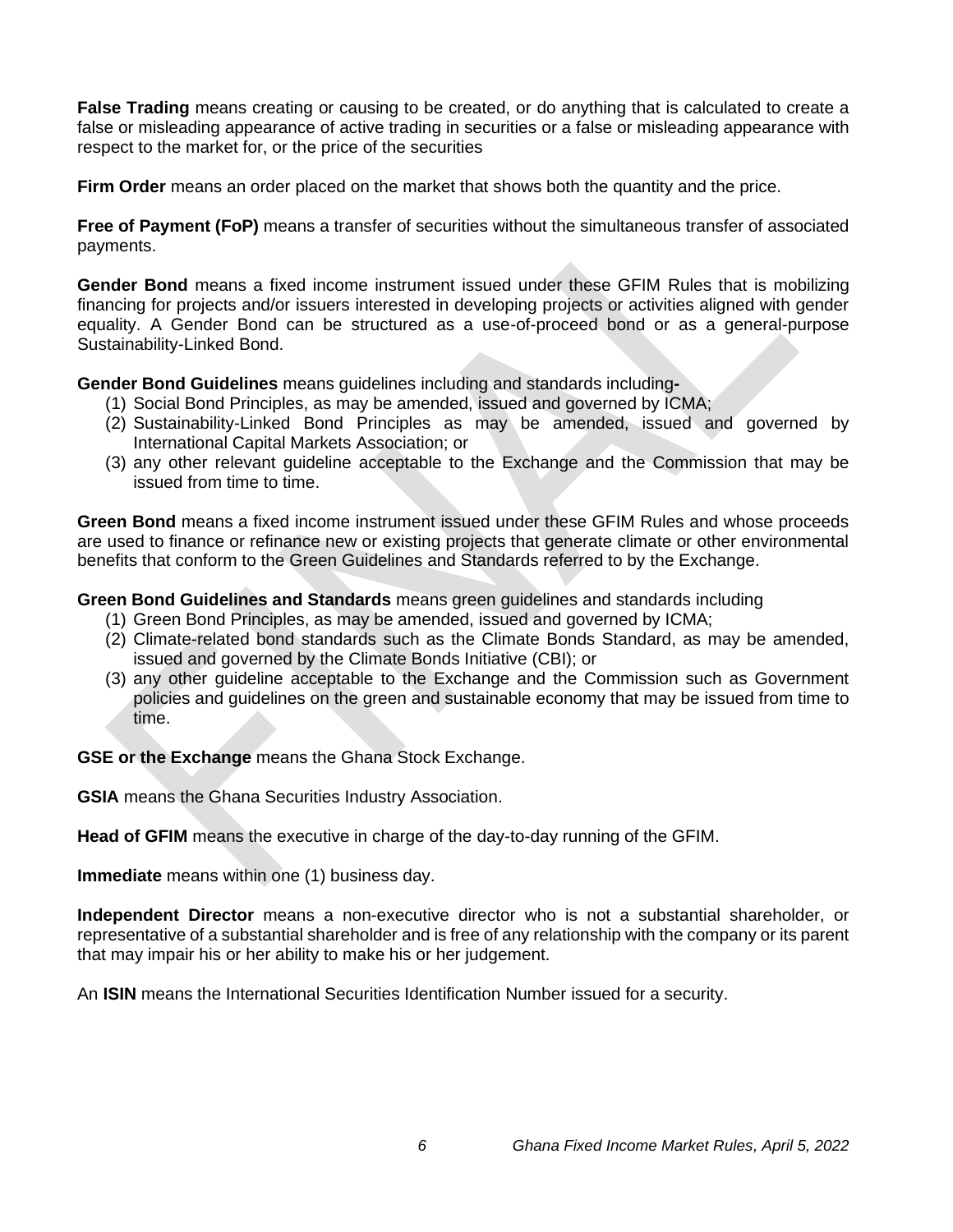**Insider Trading** means the buying or selling of securities by a person who has access to material nonpublic information about the security.

**KYC** means "Know Your Client".

**Illiquid Security** means a security which cannot be sold or bought easily.

**LDM** refers to a Licensed Dealing Member of the GSE.

**Manipulative Acts** means two or more transactions, directly or indirectly, in securities of a body corporate which are transactions that have or likely to have, the effect of raising, lowering, maintaining or stabilising the price of securities of the body corporate with intent to induce other persons to sell, purchase or subscribe for securities of the body corporate or of a related body corporate.

**Material Information** means any information of a factual nature that has a bearing on the value of an issuer's securities or on investor decisions as to whether or not to invest or trade in such securities. Included is information, known to the issuer concerning the issuer's property, business, financial conditions and prospects, mergers and acquisitions; and dealings with employees, suppliers, customers and others; as well as information concerning a significant change in ownership of the issuer's securities owned by insiders or representing control of the issuer.

**Member** means a company licensed by the SEC to deal in securities and authorized by the Bank of Ghana as a Primary Dealer (PD) or Bond Market Specialist (BMS), a non-PD bank licensed by the SEC to deal in securities or a company licensed by the SEC as a broker-dealer; that has applied to be and has been accepted by the GSE as a member of GFIM.

**Misleading Information** means information that is false or misleading in a material, that is likely to induce the sale or purchase of securities by any other person or is likely to have the effect of raising, lowering, maintaining or stabilizing the market price of securities.

**MD** means Managing Director

**Other Sustainability-thematic Bonds** mean new types of sustainable bonds that may emerge from time to time and which may be considered by the GSE if guidelines for those bonds are acceptable to the Exchange and the Commission.

A **PD or Primary Dealer** means an institution authorized by the Bank of Ghana to participate in auctions of fixed income securities conducted by the Bank of Ghana and licensed by the SEC to deal in securities.

**Pre-issuance Verification Report** means a report issued by the External Reviewer confirming the Bond can be classified as sustainable bonds pursuant to the relevant Guidelines and Standards. The report is often generally known as a "Second Opinion" or an "External Verification and Assurance" report.

A **Qualifying Date** for an entitlement means the date set by the issuer as that on which a bondholder must be in the register to be entitled to be part of the relevant corporate action.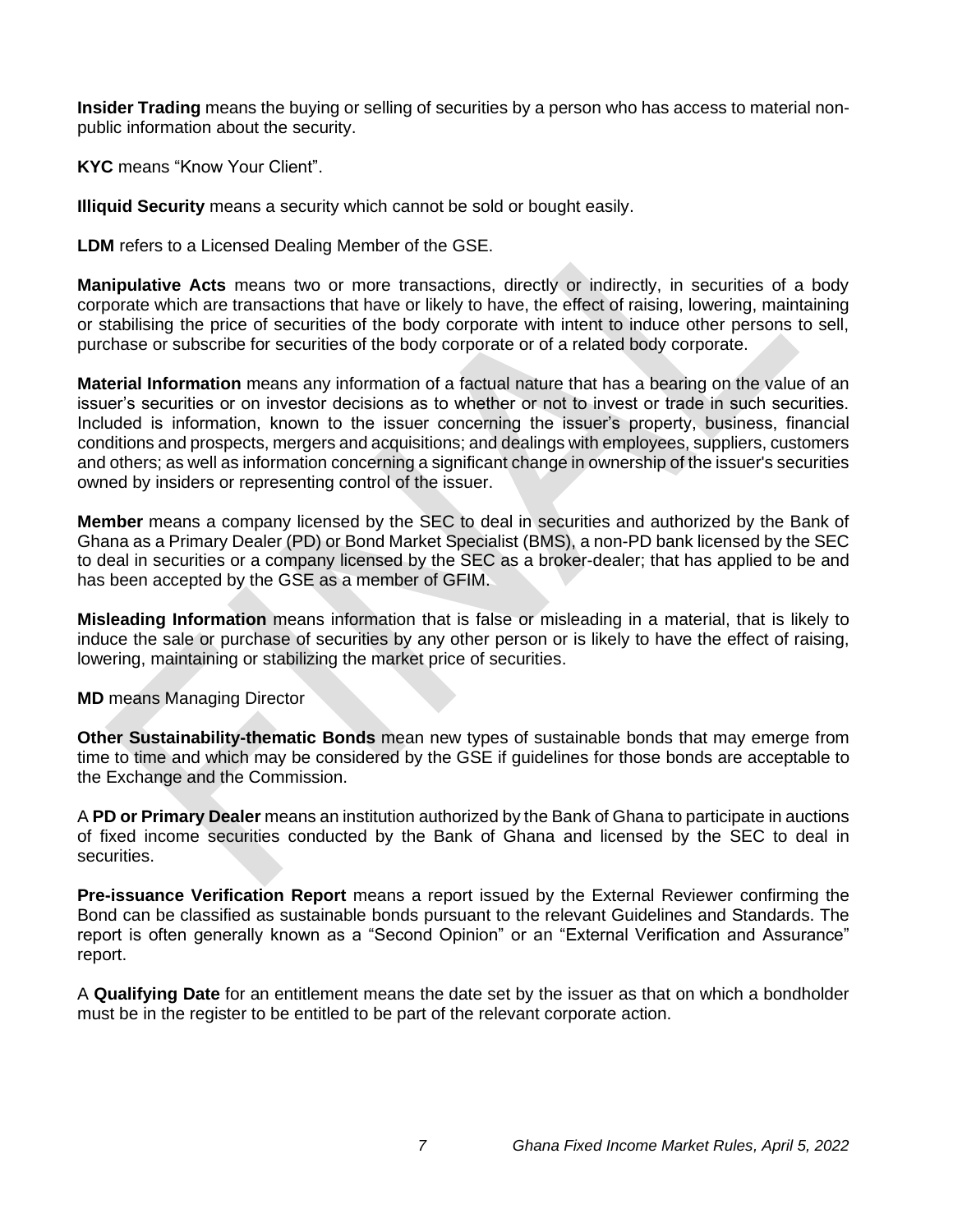**Quasi-Government institution** means a government related entity that possesses legal characteristics of both government and private sector.

**RFQ** means a request for quote.

**Registered Securities Dealer (RSD)** means a person licensed by the GSE, in the direct employment of or acting for, or by arrangement with a Dealing Member who performs for that member or dealer any of the functions of a member or dealer (other than work ordinarily performed by accountants, clerks or cashiers) whether his remuneration is by way of salary, wages, commission or otherwise; and includes any executive director of a member company or a partner in a member firm who performs any of the said functions;

**SEC** means the Securities and Exchange Commission of Ghana.

**Securities** shall have the same meaning as in the Securities Industry Act, 2016 (Act 929), as amended.

**Social Bond** means a fixed income instrument issued under these GFIM Rules and whose proceeds are used to finance or refinance new or existing projects that generate social benefits that conform to the Social Bond Guidelines referred to by the Exchange.

**Social Bond Guidelines** means social guidelines including-

- (1) Social Bond Principles, as may be amended, issued and governed by ICMA; or
- (2) any other guideline acceptable to the Exchange and the Commission such as Government policies and guidelines on the green and sustainable economy that may be issued from time to time.

**Standard Market Lot** means, in the case of transactions between Members in benchmark securities, an amount of GH¢500,000 or as may be determined by the GFIM; and in the case of all other transactions in benchmark securities, an amount of GH¢50,000 or as may be determined by the GFIM.

**Sustainable Bonds** is an umbrella term adopted by GSE for the purpose of ease of reference to bonds that are labelled Green, Social, Gender, Sustainability, Sustainability-Linked or other sustainabilitythemed bonds that may be issued under these Rules.

**Sustainable Bond Framework** means a statement by the issuer at a minimum containing:

- (1) A statement on the environmental and/or social objectives and expected impacts of the bond;
- (2) The process to determine project/asset eligibility and related eligibility criteria as per the Guidelines and Standards acceptable to the Exchange and the Commission as defined in these rules; and
- (3) A statement of the systems, policies, and processes to be used for the identification, management, allocation and reporting of the bond funds and investments.

**Sustainable Bond Label** means that the relevant label, i.e., the Green, Social, Gender, Sustainability, Sustainability-Linked or other sustainability-themed Bond label is assigned to a bond by the Exchange to identify the bond as compliant with the related standards and guidelines as defined in these Rules.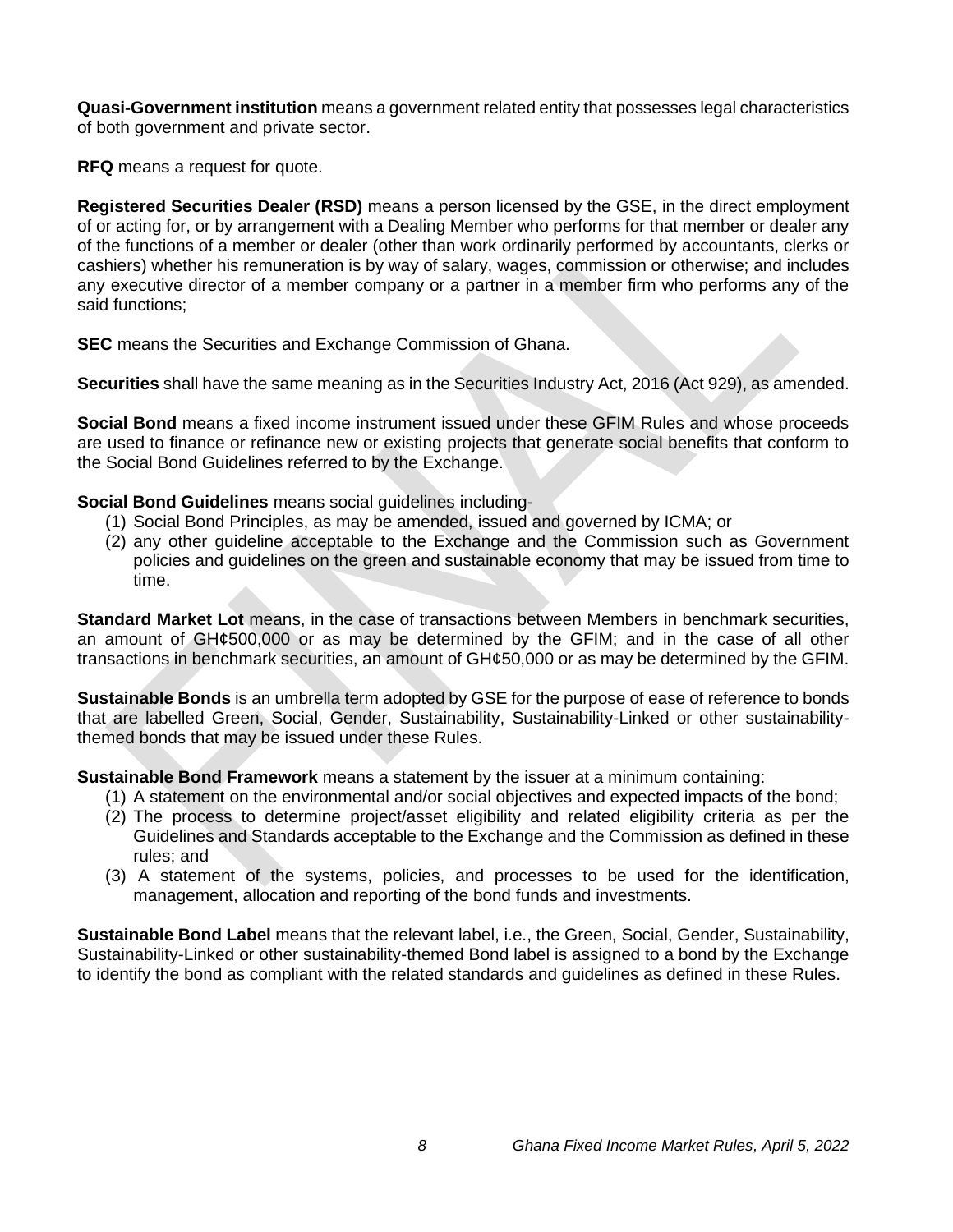**Sustainability Bond** means a fixed income instrument issued under these GFIM Rules and whose proceeds are used to finance or refinance new or existing projects that generate both environmental and social benefits that conform to the Sustainability Guidelines referred to by the Exchange.

**Sustainability Bond Guidelines** mean sustainability guidelines and standards including-

- (1) Sustainability Bond Principles, as may be amended, issued and governed by ICMA; or
- (2) any other guideline acceptable to the Exchange and the Commission such as Government policies and guidelines on the green and sustainable economy that may be issued from time to time.

**Substantial Shareholder** means a shareholder entitled to exercise or control the exercise of thirty percent (30%) or more of the voting power at general meetings of a company or one who is in a position to control the composition of a majority of the board of directors of a company.

**Sustainability-Linked Bond (SLB)** means a fixed income instrument issued under these GFIM Rules for which the financial and/or structural characteristics can vary depending on whether the issuer achieves predefined Environmental, Social and Governance (ESG) objectives. As such, SLBs are not use-of-proceeds bonds but general-purpose bonds where the issuer commits to future improvements in sustainability outcome(s). The predefined objectives and outcomes are measured through predefined Key Performance Indicators and assessed against predefined Sustainability Performance Targets as per the SLB Guidelines referred to by the Exchange.

**Sustainability-Linked Bond Framework** means a statement by the issuer at a minimum containing the recommended items as per the SLB Principles by International Capital Markets Association, or as per any other Guidelines acceptable to the Exchange:

- (1) Selection of Key Performance Indicators (KPIs)
- (2) Calibration of Sustainability Performance Targets (SPTs)
- (3) Bond characteristics
- (4) Reporting
- (5) Verification

**Sustainability-Linked Bond Guidelines** means Sustainability-linked Bond guidelines and standards including-

- (1) Sustainability-Linked Bond Principles as may be amended, issued and governed by ICMA; or
- (2) any other guideline acceptable to the Exchange and the Commission.

<span id="page-9-0"></span>**T+2** means a transaction date plus two business days.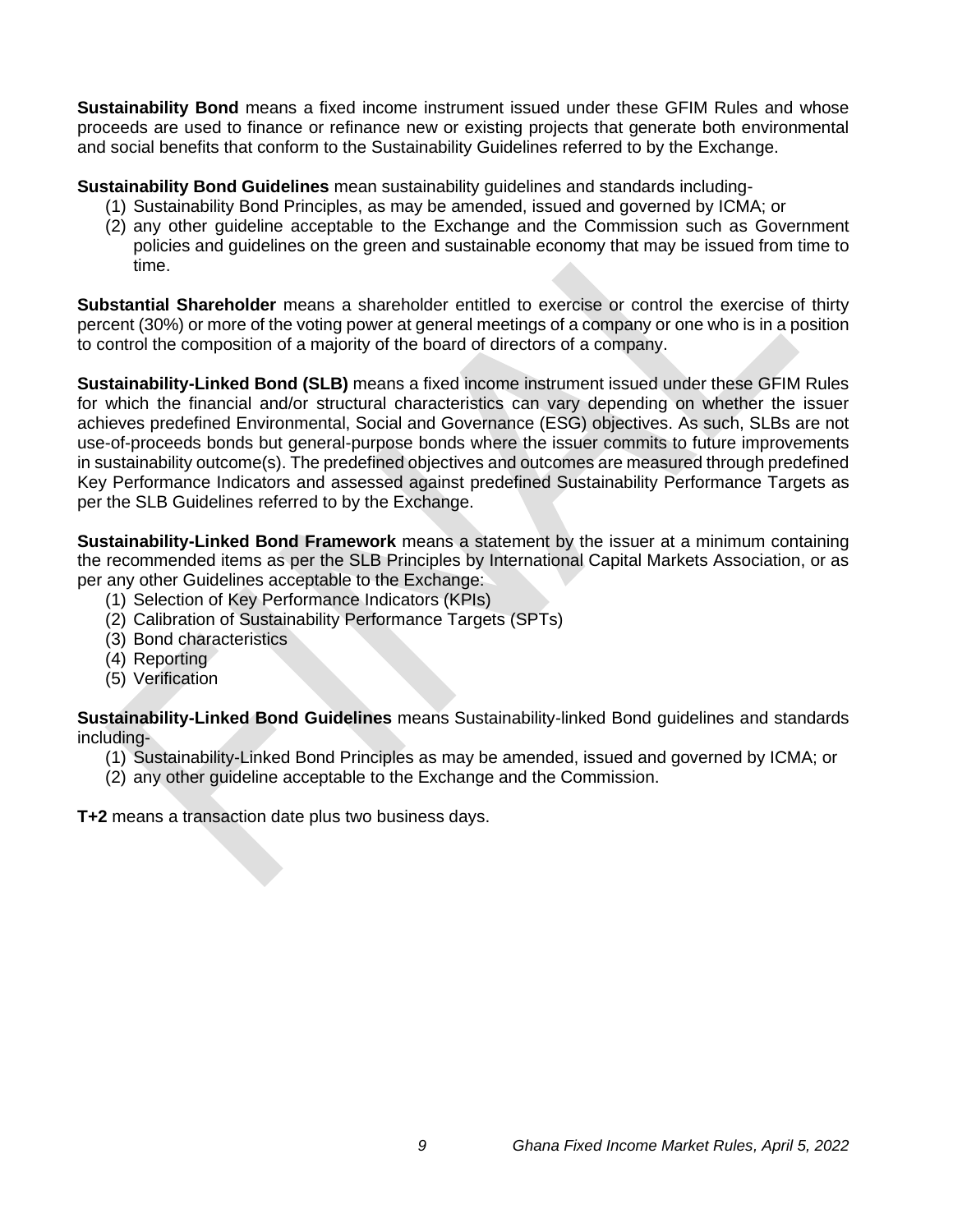# **Part 2: STRUCTURE, TYPE AND CHARACTERISTICS OF THE MARKET**

#### <span id="page-10-0"></span>**1. Overview of the Market**

GFIM is a market to facilitate the secondary trading of all fixed income securities and other securities to be determined from time to time. The market has been established by key stakeholders in the financial market led by the Ghana Stock Exchange (GSE), Bank of Ghana (BoG), the Ministry of Finance, Central Securities Depository Ghana Ltd (CSD), Ghana Association of Bankers, Financial Market Association (ACI Ghana) and Licensed Dealing Members (LDMs) of the Ghana Stock Exchange.

The GFIM is established under the existing licence that the GSE has, to operate a market for securities. The GFIM shall operate under a committee of stakeholders (GFIM Committee). The Council of the GSE shall have ultimate responsibility for the market.

The regulator for the market is the SEC. BoG shall be consulted on matters to do with the requirements and responsibilities of Primary Dealers as far as the market is concerned and also in respect of certain types of products to be dealt in on the GFIM, especially money market instruments.

The key objectives of the GFIM are to:

- (1) bring about greater efficiency;
- (2) better price discovery;
- (3) increased liquidity;
- (4) greater transparency in the secondary trading of fixed income securities in Ghana; and
- (5) bring secondary trading activities in fixed income securities in Ghana to international best practice.

#### <span id="page-10-1"></span>**2. Type of Securities**

- (1) The following securities or instruments issued shall be automatically admitted and traded on the GFIM:
	- (a) Government of Ghana treasury bills, notes and bonds; and
	- (b) BoG money market instruments.
- (2) The following securities or instruments may be admitted and traded on the GFIM:
	- (a) money market instruments, notes and bonds of state-owned enterprises and other institutions controlled by the Government of Ghana or in which the Government of Ghana has an interest;
	- (b) corporate notes and bonds;
	- (c) local government bonds (i.e., metropolitan, municipal and district bonds);
	- (d) supra-national bonds;
	- (e) repurchase agreements (repos);
	- (f) derivatives; and
	- (g) other fixed income or money market securities.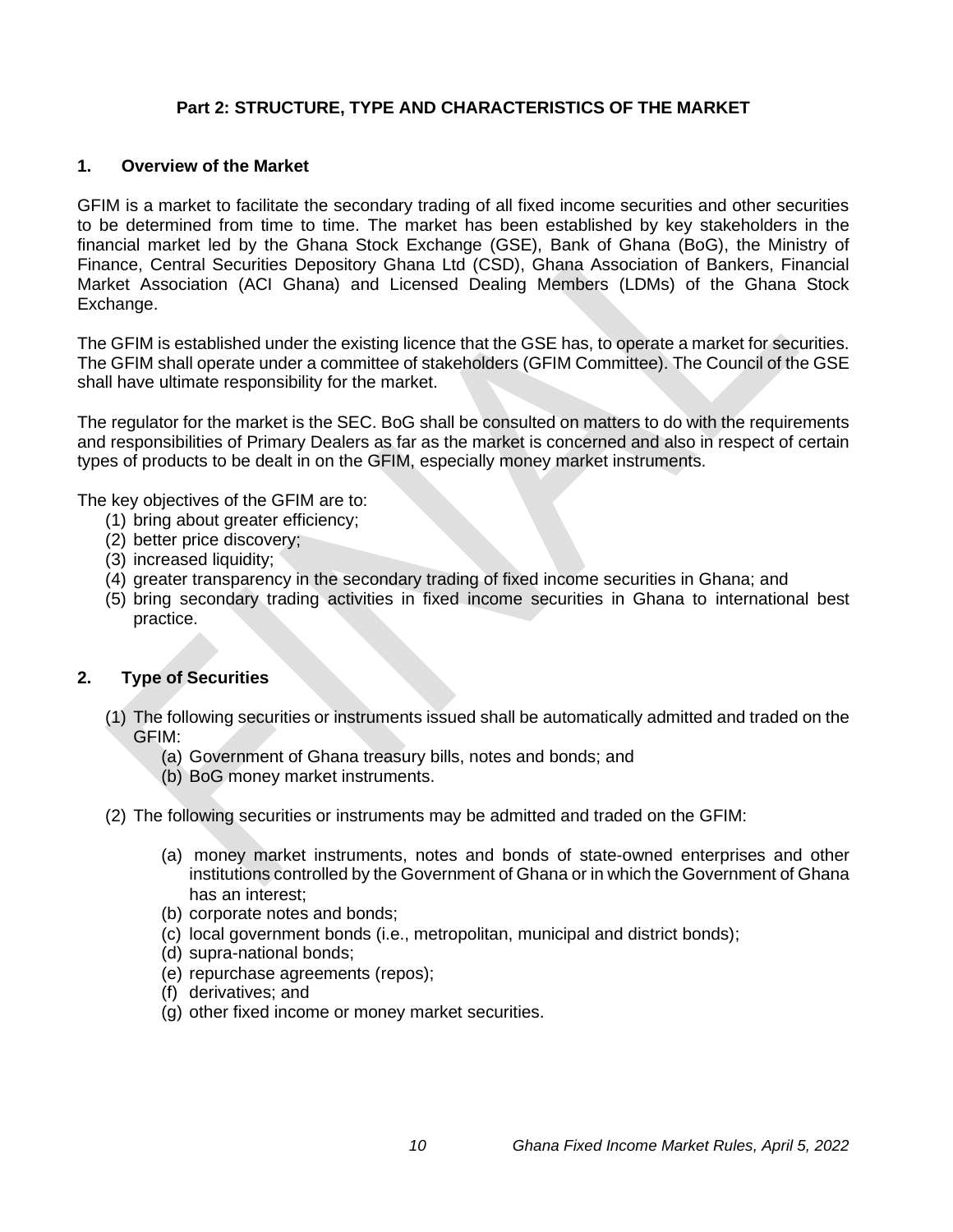# <span id="page-11-0"></span>**3. Admission of Securities**

The GFIM is a market for the admission of and trading in fixed income securities in Ghana. It therefore, has the mandate to prescribe the requirements for obtaining and maintaining the admission of fixed income securities on the market.

The requirements comprise those to be met before securities are admitted on GFIM and continuing obligations an issuer shall comply with.

The GFIM retains the discretion to accept or reject applications based on the general principles indicated in these GFIM Rules.

# <span id="page-11-1"></span>**4. Market Infrastructure**

The infrastructure supporting the operations of the GFIM shall include the following:

- (1) Electronic trading systems
- (2) Market surveillance system
- (3) Clearing and Settlement system
- (4) Depository system
- (5) Any other system that the GFIM may designate

#### <span id="page-11-2"></span>**5. Governance**

- (1) The operations of the GFIM shall be overseen by the GFIM Committee comprising:
	- a) the First Deputy Governor of BoG Chairperson;
	- b) the MD or Deputy MD of the GSE;
	- c) the Head of the Treasury and Debt Management Division of the Ministry of Finance;
	- d) the Head of the Financial Markets Department of BoG;
	- e) the CEO or Deputy CEO of the CSD;
	- f) two representatives of the Ghana Association of Bankers (be an MD or executive director level of a bank);
	- g) a representative of ACI Ghana;
	- h) two representatives of the GSIA, one of whom shall be an LDM; and
	- i) the Head of GFIM.

The Company Secretary of the GSE shall act as the Secretary to the GFIM Committee.

- (2) The GFIM Committee has the authority of the Council of the GSE to take decisions on all matters relating to GFIM. The GSE shall have ultimate responsibility for the market.
- (3) The terms of reference of the GFIM Committee shall among other things include:
	- (a) oversight responsibility for the orderly and efficient running of the market;
	- (b) setting up a technical committee to oversee all the technical aspects of the market; and
	- (c) the powers to set up various market committees as and when needed to deal with risk management, finances, and the development of the GFIM.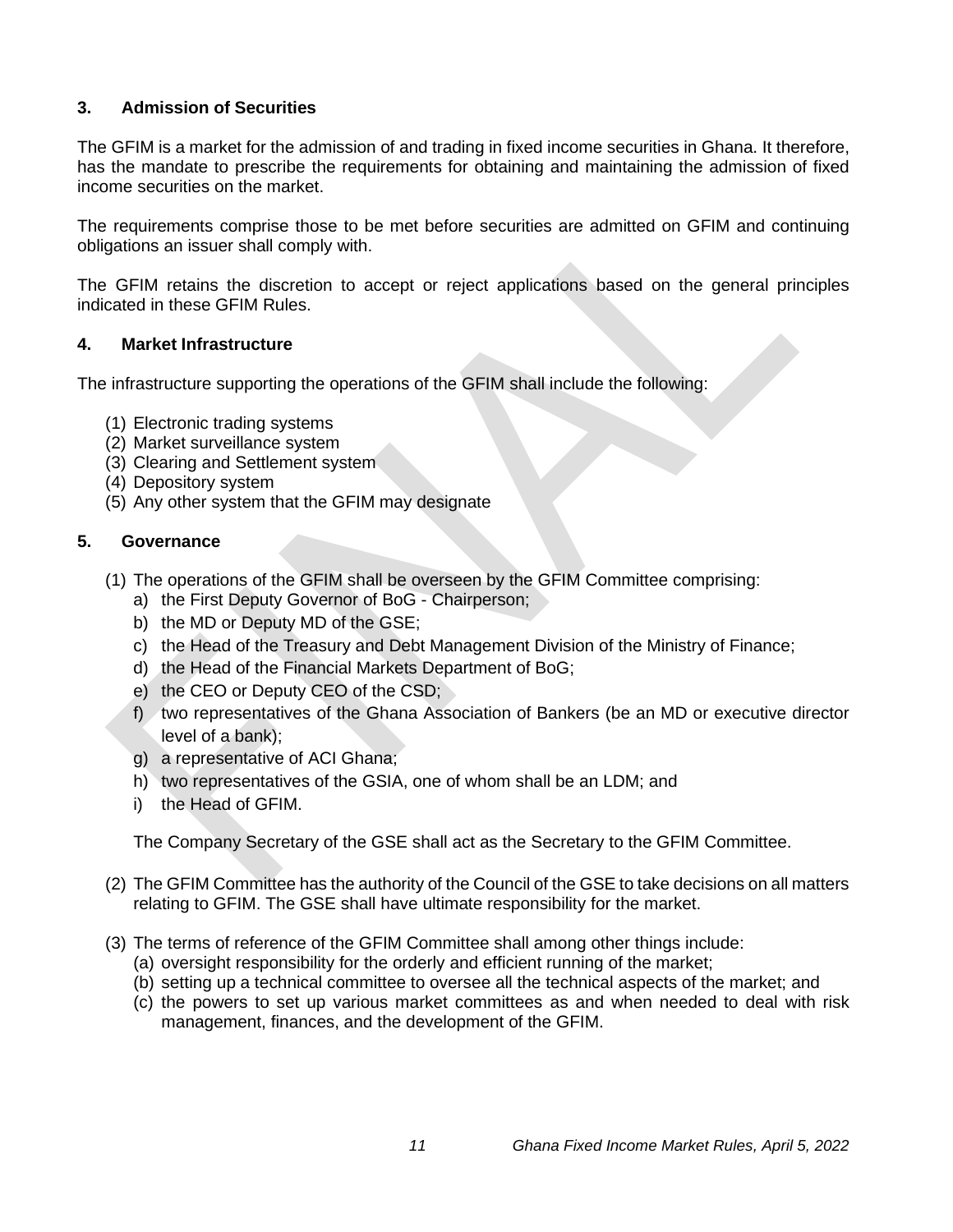# **Part 3: MEMBERSHIP RULES OF GFIM**

# <span id="page-12-1"></span><span id="page-12-0"></span>**6. Eligibility**

- (1) Trading on the GFIM shall be limited to only authorized dealing entities, herein referred to as Members.
- (2) An entity shall not deal in, trade in or conduct a transaction in securities admitted to the GFIM unless that entity has been admitted as a Member of GFIM.
- (3) The following are the entities that are eligible to be admitted as Members:
	- (a) an entity licensed by the SEC to deal in securities and authorized by the BoG as a Primary Dealer (PD) or Bond Market Specialist (BMS); or
	- (b) a non-PD bank licensed by the SEC to deal in securities; or
	- (c) an entity licensed by the SEC as a broker-dealer.
- (4) Any other entity shall trade through one of the above-mentioned Members.
- (5) BoG, for monetary policy purposes, shall be permitted to deal in Government of Ghana or BoG securities admitted on the GFIM.
- (6) Non-resident foreign entities shall not be eligible to be admitted as members of GFIM.
- (7) A PD institution, BMS, non-PD institution or a Broker-Dealer shall apply to become a member of GFIM in the form containing the particulars specified in Appendix 2 and pay the relevant fees.
- (8) A Member shall be in full compliance with the requirements, rules, and regulations of its regulators.
- (9) An entity that purports to deal in GFIM securities without being a Member shall have all such dealings cancelled and be reported to the appropriate regulatory body.

# <span id="page-12-2"></span>**7. Obligations or Responsibilities**

- (1) All Members shall furnish the GFIM with the profiles of their registered traders.
- (2) A registered trader of a Member shall:
	- (a) be a person designated by his institution to do secondary market transactions in securities admitted on the GFIM;
	- (b) be a full-time employee of that institution;
	- (c) possess the relevant qualification required by the regulator, such as ACI or RSD certification and any other certification that may be approved by GFIM and SEC; and
	- (d) on a continuing basis, avail himself or herself of relevant continuing professional development workshops organized by regulators, ACI Ghana, GSIA, GFIM or similar bodies.

# (3) A Member:

(a) that is a PD or BMS, shall provide two-way quotes for all benchmarked securities admitted;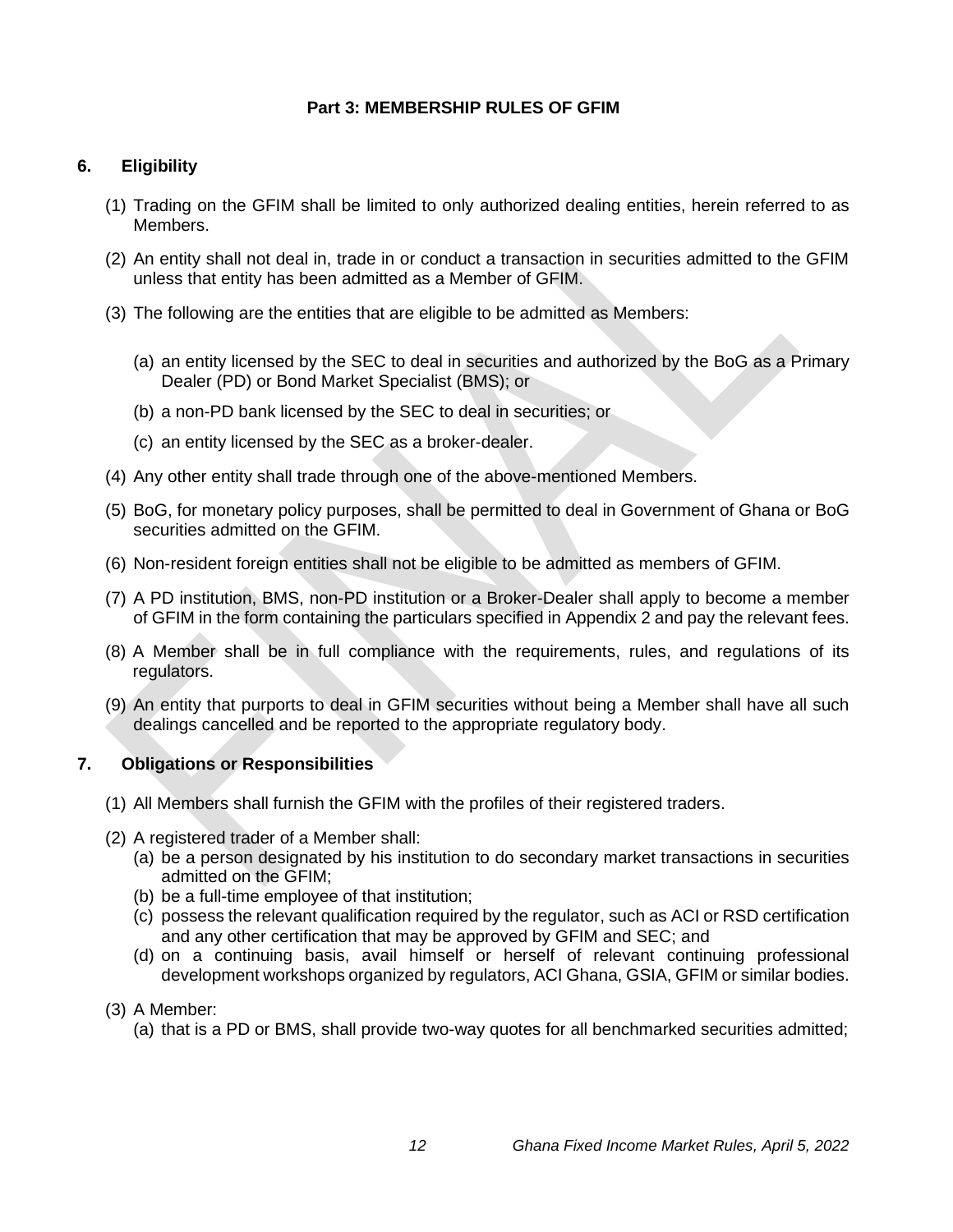- (b) that is not a PD or BMS, is not required but may provide two-way quotes for all benchmarked securities admitted.
- (4) A Member shall be responsible for:
	- (a) developing internal control procedures for the personal conduct of its registered traders;
	- (b) the segregation of duties within their operations;
	- (c) the establishment of adequate risk management and control measures in their organization;
	- (d) security measures covering dealing room equipment, personnel, etc.;
	- (e) adequate safeguards to prevent abuse where dealing for personal accounts is allowed;
	- (f) recording of voice transactions; and
	- (g) adequate fidelity insurance cover for its operations.
- (5) A Member shall be responsible for the settlement of all transactions executed by its registered traders in accordance with the requirements of the CSD.
- (6) A Member shall ensure that its registered traders' activities are within the roles and responsibilities set out by the Member, which shall include:
	- (a) instruments to be dealt in;
	- (b) the registered traders' transactional limits; and
	- (c) reporting procedure.
- (7) A Member shall notify the GFIM of changes in particulars of its registered traders, including changes in contact details, resignations and any other form of disengagements.
- (8) A Member shall ensure, for the purposes of trading on the GFIM, that it has the following:
	- (a) requisite office infrastructure;
	- (b) a terminal or a platform approved by the GFIM;
	- (c) communication system;
	- (d) trained and regulator- certified personnel; and
	- (e) risk management system in place such as trading limits, approval limits and segregation of duties between trading desk and back office.
- (9) Know Your Client A Member shall use due care and skill to obtain the basic know your client (KYC) information including the following: -
	- (a) Completed KYC information, which provides for the name, age, investment knowledge, investment objectives, risk profile and contact information of the client.
	- (b) Source of client's funds.
	- (c) The legal responsibility for trading decisions and guarantees of payment and settlement.
	- (d) Client account documentation signed by the client, the registered trader and the registered trader's supervisor.
	- (e) Signed client's account management agreement with clients who require such service.
	- (f) Material changes to the client's profile and investment objective.
- (10) A Member shall open an account at the CSD for its client, where the client does not already have a CSD account.
- (11) A Member shall submit to GFIM, periodic reports as required by GFIM.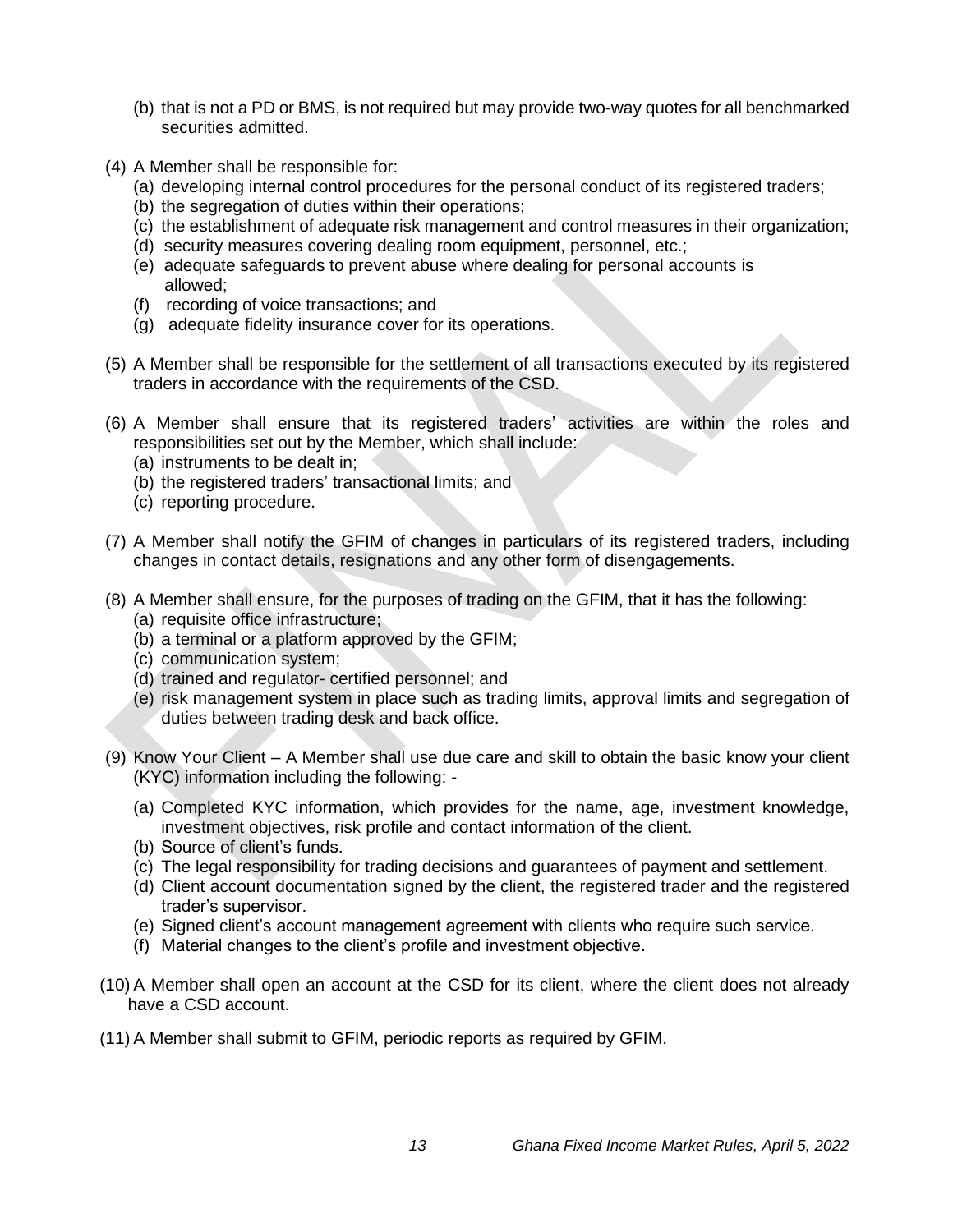# <span id="page-14-0"></span>**8. Code of Conduct**

- (1) Applicability of Code of Conduct to maintain an orderly and efficient market in securities on the GFIM, Members and their registered traders shall comply with the Code of Conduct as prescribed by GFIM.
- (2) Market Integrity Members shall observe the general principles of market integrity.
- (3) Disclosure of client information Members shall not disclose client information to any third party unless expressly authorized by the client or required by law.
- (4) Client Records A Member shall render proper accounts to its clients for monies received for purchases, transactions executed, funds due for securities sold and charges.
- (5) Insider Dealing A Member shall not engage in insider dealing in compliance with the Securities Industry Act, 2016 (Act 929), as amended, and any applicable law.
- (6) Profiting from Confidential Information Members and their registered traders shall not with intent or through negligence profit from or seek to profit from or assist others to profit from confidential information in compliance with the Securities Industry Act, 2016 (Act 929), as amended, and any applicable law.
- (7) Due Diligence A Member shall conduct due diligence reviews of its clients including filling "Know Your Customer" (KYC) forms.
- (8) False Trading A Member shall not engage in false trading, in compliance with the Securities Industry Act, 2016 (Act 929), as amended, and any applicable law.
- (9) Misleading Information A Member shall not provide misleading or false information, in compliance with the Securities Industry Act, 2016 (Act 929), as amended, and any applicable law.
- (10) Manipulative Acts A Member shall not engage in manipulative acts in compliance with the Securities Industry Act, 2016 (Act 929), as amended, and any applicable law. Manipulative market acts include the following:
	- (a) placing an order with the knowledge that an opposite order of substantially the same value at substantially the same price and at about the same time exists with the intention to create the appearance of active trading;
	- (b) placing an order at or near the close of the market with the aim of changing or maintaining the closing price;
	- (c) placing an order and subsequent cancellation of same to induce demand or supply of a security; and
	- (d) placing an order that will not lead to a change in beneficial ownership (or wash trade).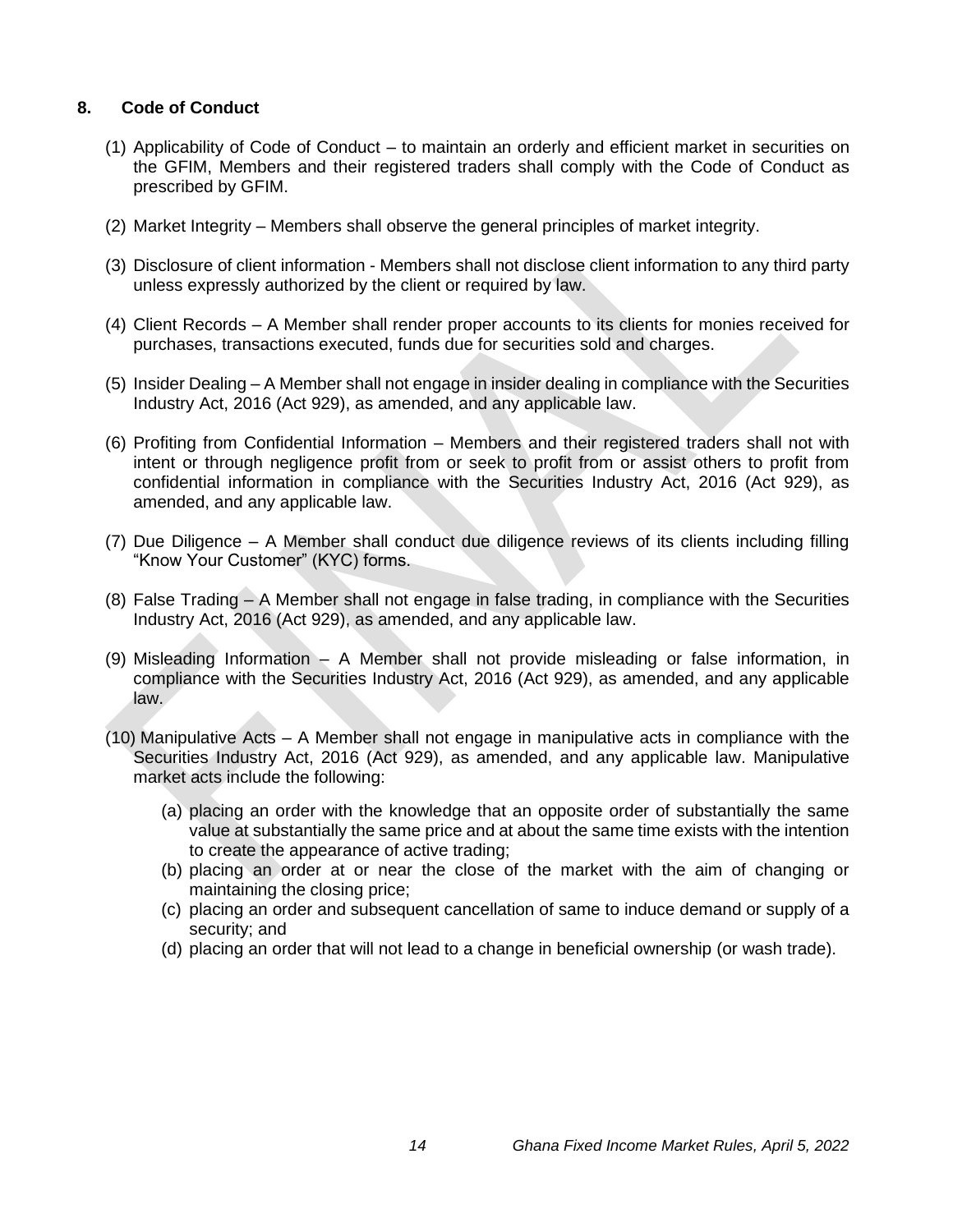# **Part 4: TRADING RULES OF GFIM**

#### <span id="page-15-1"></span><span id="page-15-0"></span>**9. General Provisions**

- (1) The GFIM Trading Rules shall apply to secondary market transactions in fixed income securities or any other instruments that are admitted on the Ghana Fixed Income Market (GFIM).
- (2) Any reference to these Rules shall include a reference to any guidelines published or prescribed under these Rules by the GFIM.

#### <span id="page-15-2"></span>**10. Trading Infrastructure or System**

- (1) Secondary transactions in securities admitted on the GFIM shall be done by the Members using electronic trading platforms approved by the GFIM.
- (2) Members shall be responsible for the installation of, and subscriptions to, the Trading platform they use.
- (3) Members shall report all their trades via the trading infrastructure in place.
- (4) All transactions in securities admitted on the GFIM shall be executed in accordance with these GFIM Rules.

#### <span id="page-15-3"></span>**11. Types of Transactions**

GFIM transactions shall be for cash on settlement dates. Other types of settlement transactions may be allowed from time to time.

#### <span id="page-15-4"></span>**12. Trading Hours**

- (1) Trading hours for the GFIM shall be from 0900 hours GMT to 1600 hours GMT each business day.
- (2) Where circumstances on particular trading day(s) prevent the adherence to the set trading hours, the GSE may vary the trading hours for the trading day(s) concerned
- (3) Orders shall be mass-suspended at 1600 hours GMT.
- (4) There shall be no dealing outside trading hours.

# <span id="page-15-5"></span>**13. Trading Methodology**

- (1) Securities may be traded on an approved GFIM electronic trading platform through any of the following means:
	- (a) request for quotes method; or
	- (b) a firm order placed in the system; or
	- (c) bilateral/negotiated method (voice or any other messaging platform)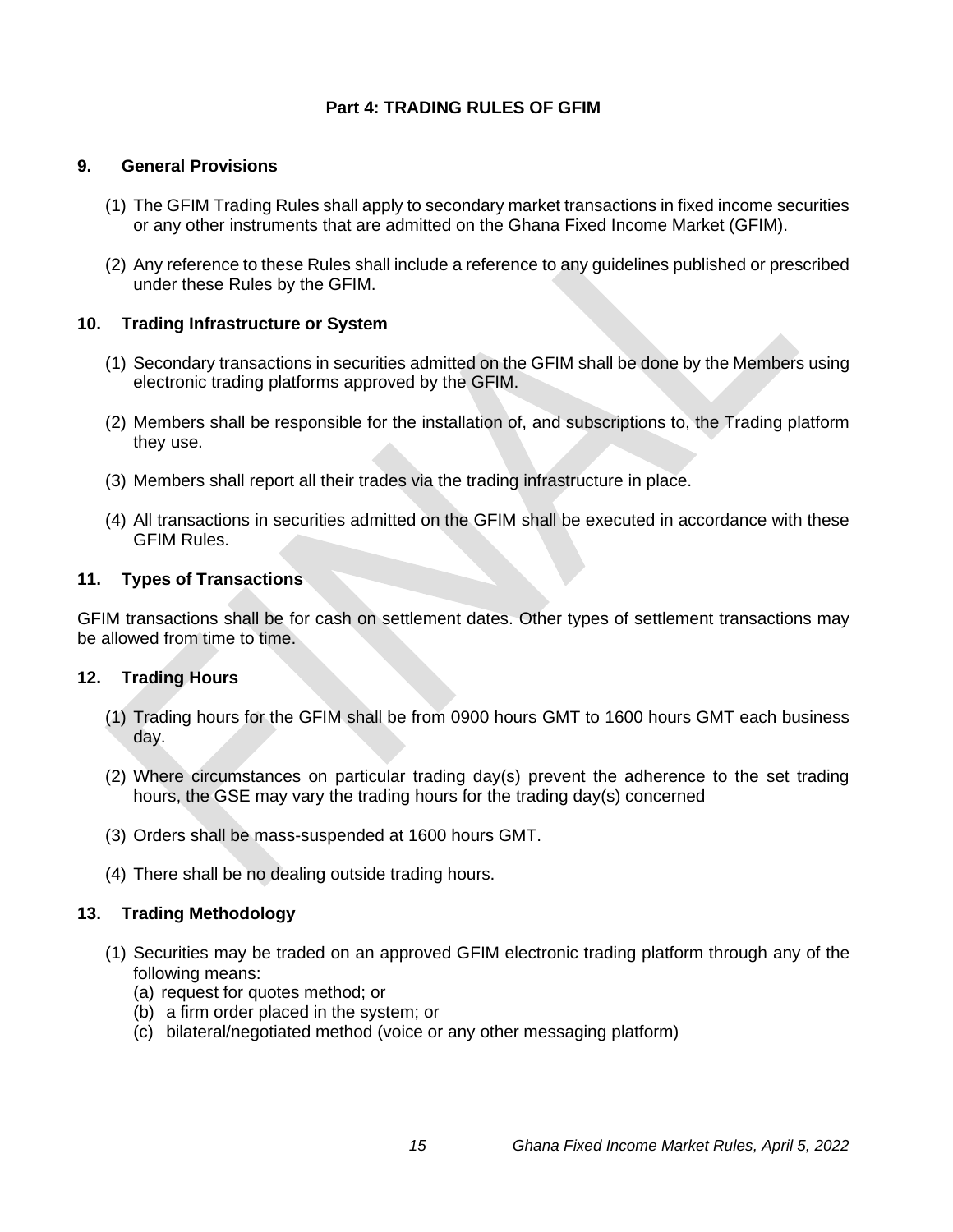- (2) Request for quotes shall be in standard amounts or multiples of the standard amount and may be determined by GFIM.
- (3) Firm orders placed in GFIM trading system shall be for any amount other than the standard amount but shall be in multiples of one unit.

# <span id="page-16-0"></span>**14. Quotes or Order Convention**

- (1) Quotes or firm orders for notes and bonds shall be on the basis of yield but shall also display the clean price.
- (2) Quotes or firm orders for money market securities shall be on the basis of yield.

# <span id="page-16-1"></span>**15. Benchmark Securities**

- (1) Securities shall be benchmarked by GFIM.
- (2) A PD or BMS shall provide a two-way quote for all benchmarked securities.
- (3) All other Members are not obliged but may provide indicative quotes for GFIM benchmark securities.

# <span id="page-16-2"></span>**16. Request for Quotes (RFQ)**

- (1) Standard Amount in Benchmarked Securities The standard amount for quotes by Members in benchmark securities shall be GH¢500,000 or as may be determined by the GFIM.
- (2) Specified Amount in Benchmark Securities
	- (a) Where a Member's registered trader requests a quote for an amount larger than the standard amount, in a benchmark security, the registered trader shall state the exact amount up-front.
	- (b) The quoting Member may decline to quote for such an exact amount and shall specify the amount it is willing to quote, and such amount shall be the standard amount or higher.
- (3) Non-Benchmark Securities

A Member is not obliged to provide a two-way quote in securities that are not benchmark **securities** 

# <span id="page-16-3"></span>**17. Spread**

- (1) The maximum spread for all benchmark securities admitted to the GFIM shall be 50 basis points for standard market lots.
- (2) The maximum spread shall not apply to lots outside the standard market lot.
- (3) The GSE may vary the maximum spread subject to the approval of the SEC.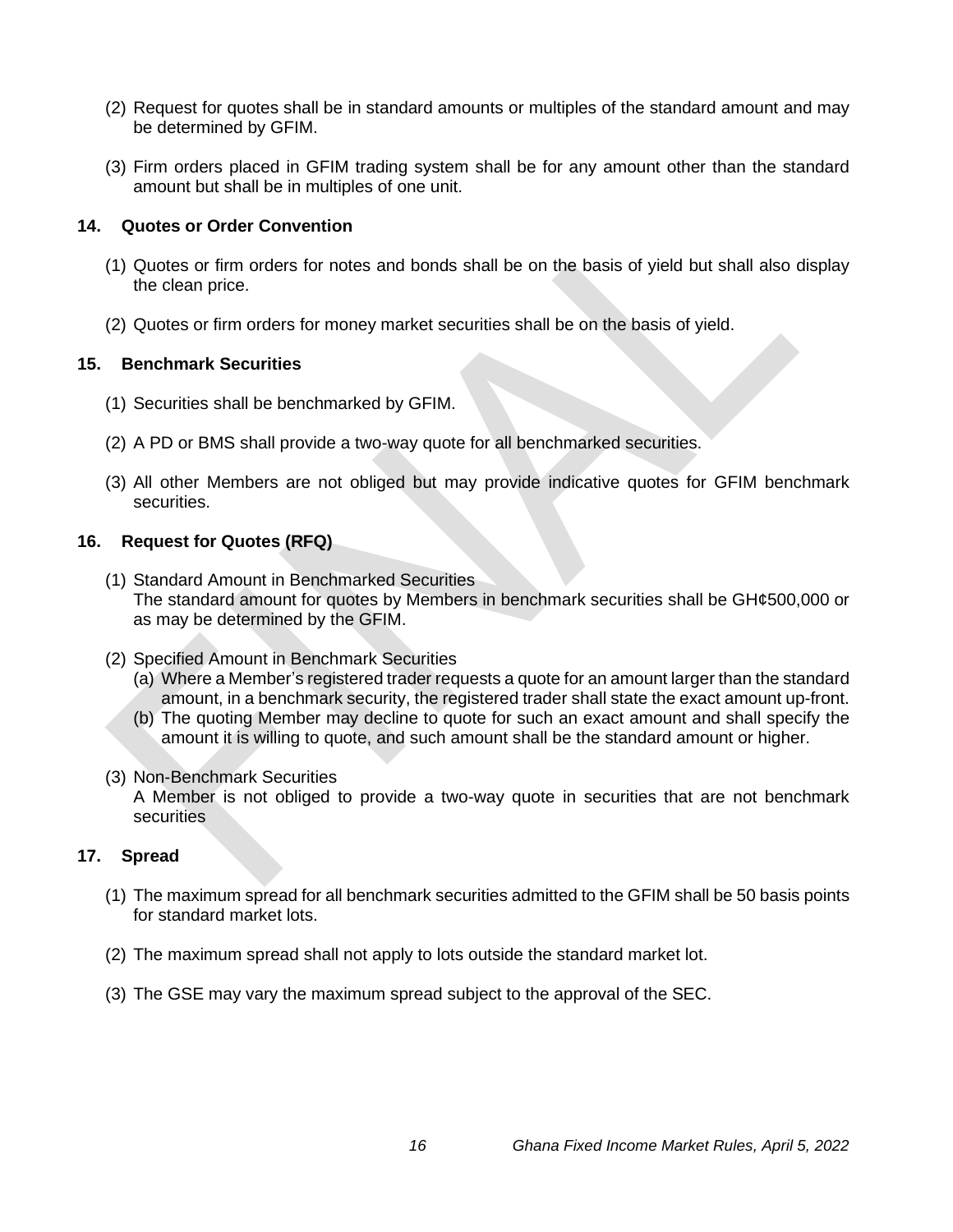#### <span id="page-17-0"></span>**18. Securities Buyback**

An issuer that wishes to undertake a securities buyback shall seek approval from the SEC and provide the GFIM with all material details of the securities buyback transaction, at least five business days before the transaction is executed.

#### **19. Execution of Trades**

- <span id="page-17-1"></span>(1) Dealing shall be done through a GFIM-approved trading platform.
- (2) For a bilateral or negotiated trade through voice or messaging platform to be confirmed, the trade must be booked in a GFIM-approved trade capture system.

#### <span id="page-17-2"></span>**20. Validity of Quotes and Orders**

- (1) Quotes shall be given using the RFQ trading module, firm orders and/or by telephone.
- (2) Quotes provided over the phone are valid for that specific phone call.
- (3) Quotes given are valid for a maximum of sixty seconds for on-screen transactions on a two-way quote basis.
- (4) Transactions that are executed outside the trading system shall be consummated in the trading system within ten minutes of execution.
- (5) For an RFQ using the Trading System,
	- (a) a Member who is a PD or BMS shall provide quotes when asked within 60 seconds and there shall be at least 75% response rate within the mandatory 2-way quote window on each trading day; and
	- (b) a Member receiving a quote is required to act on the quote within 30 seconds.
- (6) The maximum number of Members that a Member can request a quote from at any given time in the Trading System shall be 5.
- (7) When making a firm order, quotes shall be valid until changed.
- (8) The amount and/or price of a quote are valid until changed.
- (9) A quote cannot be changed after it has been accepted.

#### <span id="page-17-3"></span>**21. Trade Allocation**

(1) Trades done on the electronic systems are matched automatically and flow to the CSD for allocation.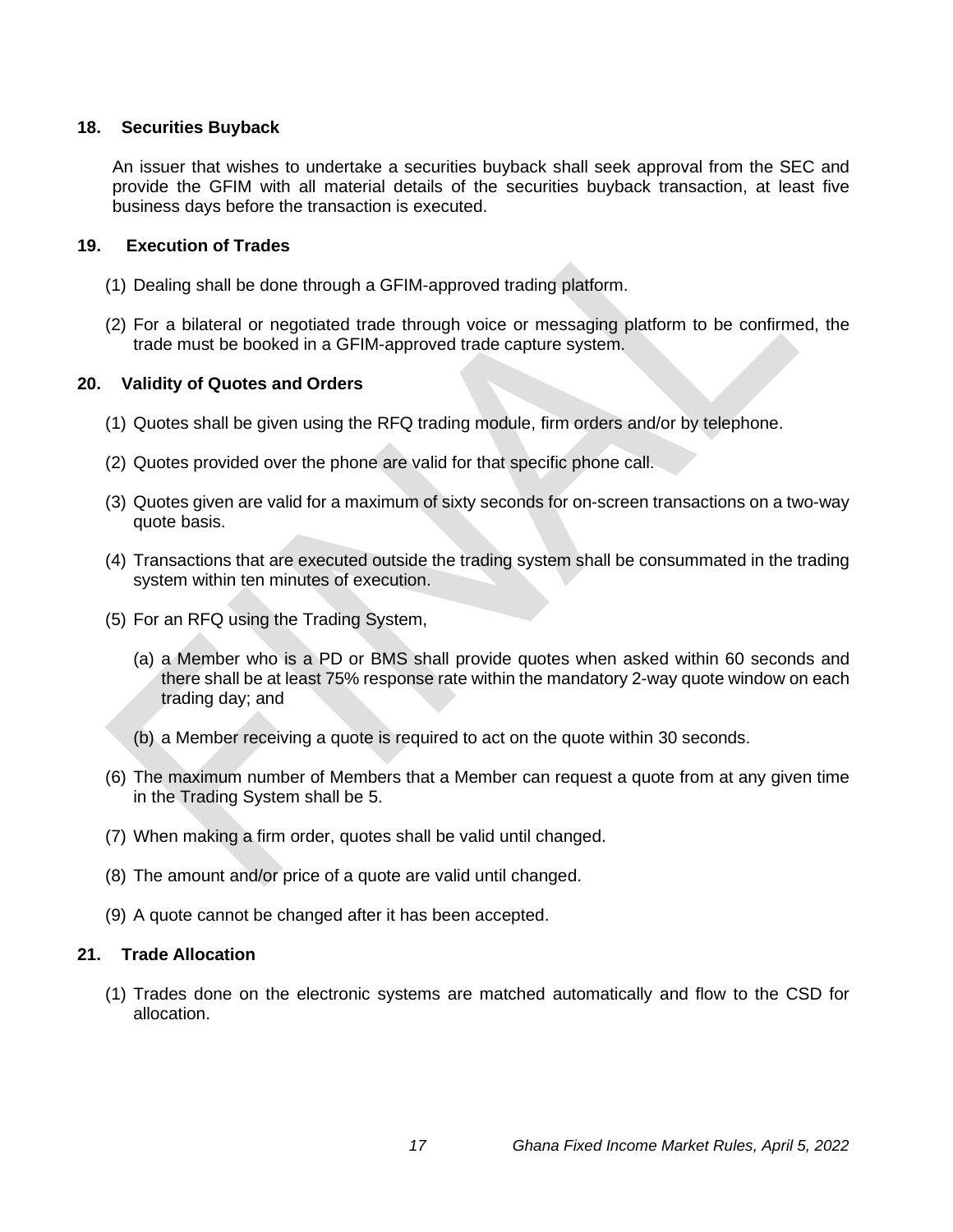(2) A Member shall ensure that allocation is done before the settlement date in accordance with the CSD Operational Rules.

# <span id="page-18-0"></span>**22. Trading Halts and Suspension**

- (1) The GFIM may impose a trading halt on an admitted security or suspend trading in an admitted security where:
	- (a) it believes that a registered trader has access to unpublished price- sensitive information;
	- (b) trading is being influenced by manipulative or deceptive trading practice;
	- (c) there is unusual movement in price or volume of the security;
	- (d) there is the need to obtain clarification from the issuer on any matter affecting the price of the security or related securities; and
	- (e) the circumstances will prevent transparent, fair and orderly trading in a security.
- (2) An unusual price movement may be determined by the GFIM by reference to the tracking of prices for the security or that class of securities over a period. Until otherwise determined, a price movement beyond +3.5% or -3.5% per day shall be regarded as unusual.
- (3) Trading halt or suspension may be imposed for a period during a trading day. The length of the period shall depend on the matter that necessitated the halt or suspension. Should the halt or suspension extend beyond one trading day, the GFIM Committee may suspend trading in that security until all the matters/issues that led to the halt or suspension have been resolved
- (4) Trading in a security shall resume as soon as the circumstances that led to the halt or suspension are addressed.
- (5) Members shall not effect transactions in a security for which a trading halt or suspension is in place and the GFIM shall take steps to prevent or nullify such transactions.
- (6) The SEC shall be notified immediately when trading is halted or suspended.

# <span id="page-18-1"></span>**23. Prices**

All quotes as price shall be provided to four decimal places.

# <span id="page-18-2"></span>**24. Concluding a Deal**

- (1) A Member shall not refuse to deal after quoting a price if the requesting Member decides to buy or sell at the price quoted.
- (2) A Member is bound to deal once the price and quantity are agreed.
- (3) A deal is consummated when the Member that requested a quote confirms the buying or selling of a standard amount or specified amount quoted at the price indicated by the quoting Member.
- (4) Where no amount is indicated when a quote is given, the quote shall be assumed to be for the standard amount.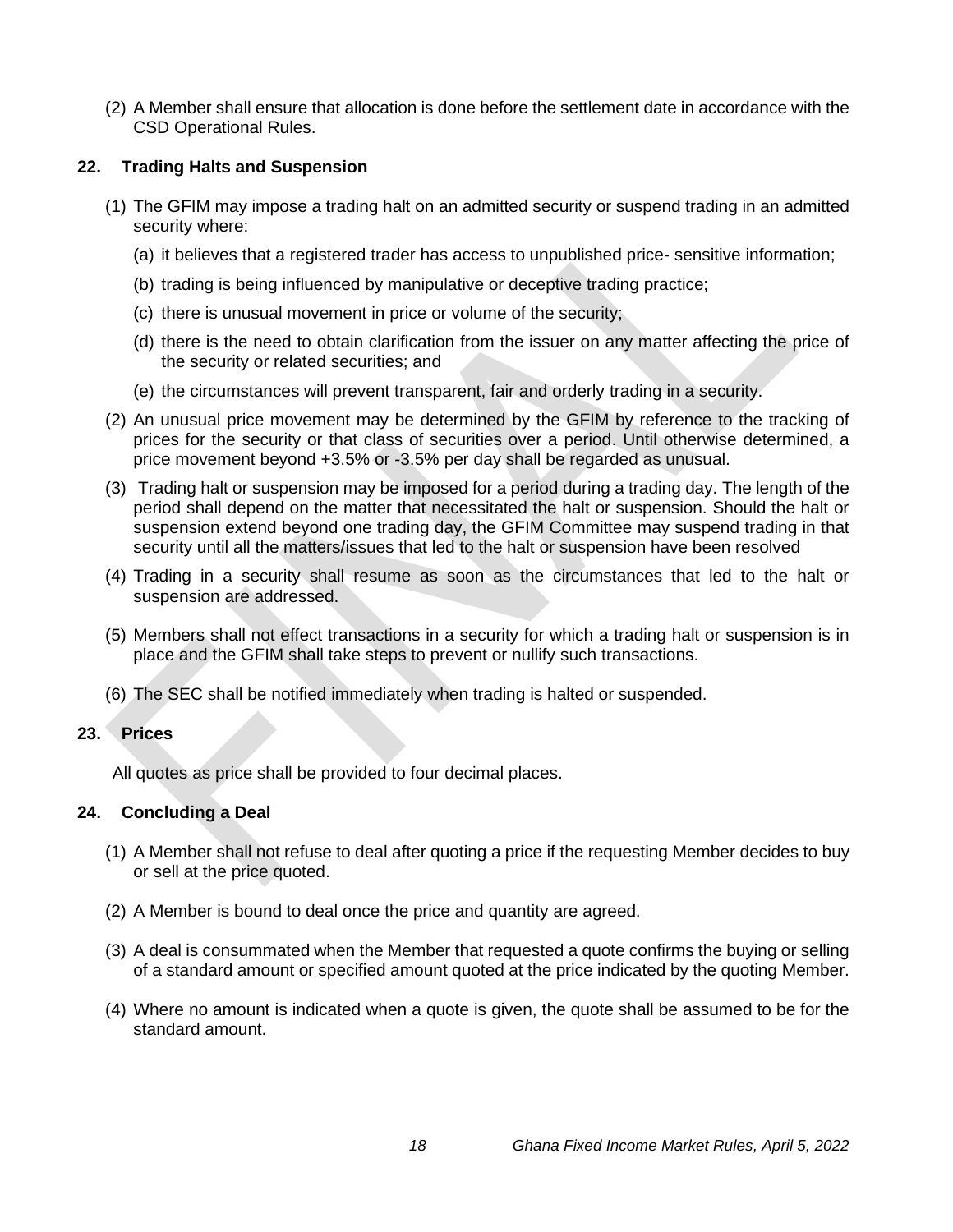(5) Where a Member requests a quote for an amount higher than the standard amount and the amount is indicated ahead of the quoting Member giving the quote, the quote shall be assumed to be for the amount indicated and the quoting Member is obliged to deal.

# <span id="page-19-0"></span>**25. Record Keeping**

- (1) Members are required to keep accurate records of dealings with clients or counterpart Members.
- (2) The records may be by email, fax, signed letters, agreements, and voice recordings or as the Member may determine.
- (3) All voice transactions shall be recorded and captured in a printable format
- (4) All records shall be kept by the Member for at least seven (7) years.

#### <span id="page-19-1"></span>**26. Performance Evaluation**

- (1) A Member shall adhere to the minimum standards required of them.
- (2) A Member, who is a PD or BMS, shall respond to requests for quotes at least 75% of the time within the mandatory 2-way quote window on each trading day.
- (3) A Member shall contribute to the price contribution sheet daily.
- (4) The GFIM shall evaluate the secondary trading activities of Members periodically.
- (5) The GFIM shall provide a quarterly report of such evaluation of secondary market activities of PDs and BMSs to BoG and Ministry of Finance.
- (6) The GFIM shall provide a monthly report of such evaluation of secondary activities of all Members to the SEC.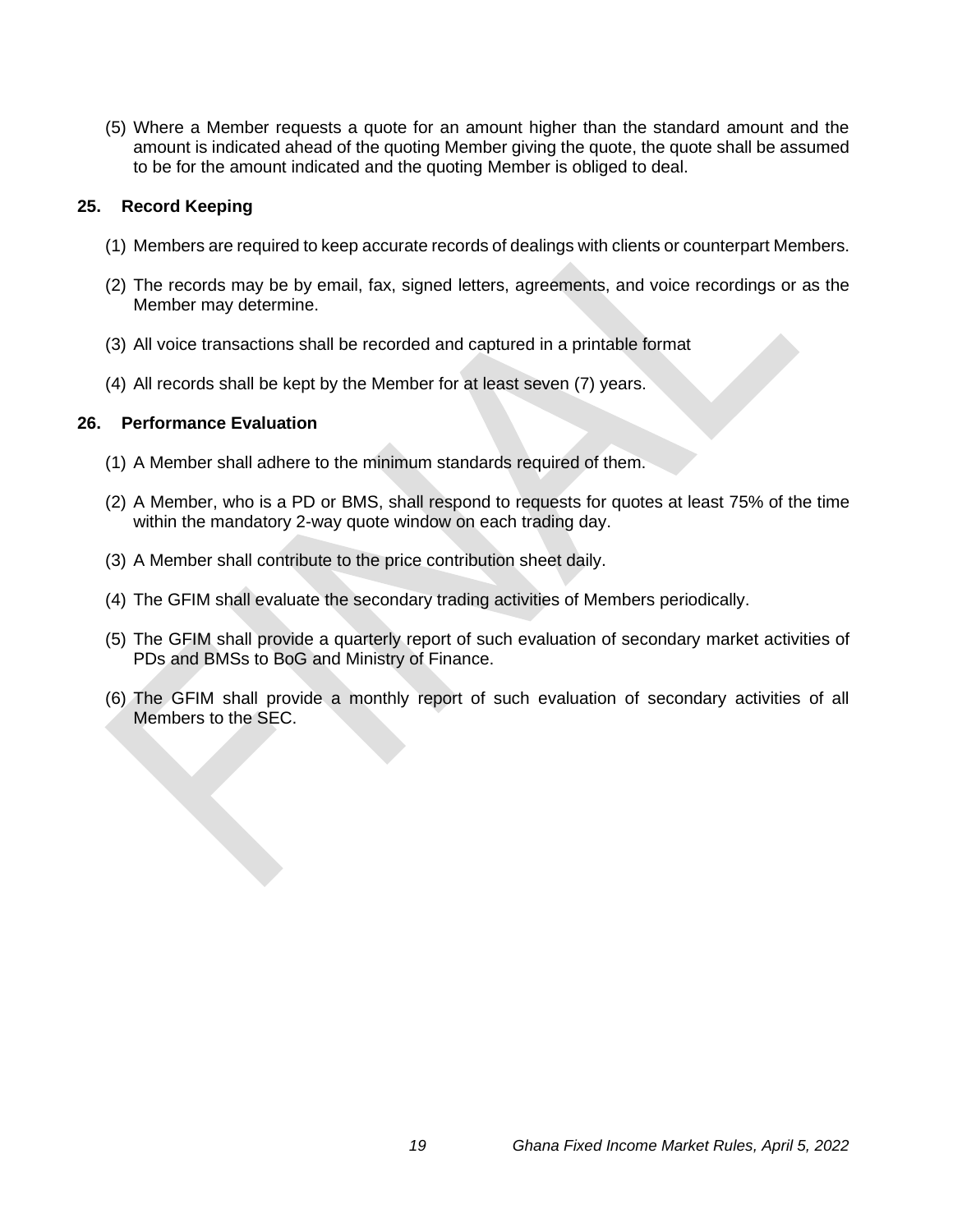# **Part 5: CLEARING AND SETTLEMENT RULES**

# <span id="page-20-1"></span><span id="page-20-0"></span>**27. Settlement Obligation**

A Member shall comply with the Clearing and Settlement Rules of the CSD.

# <span id="page-20-2"></span>**28. Settlement Cycle**

All trades in securities admitted on the GFIM shall settle within a T+2 cycle.

# <span id="page-20-3"></span>**29. Cash Settlement**

Funds or cash shall settle at the BoG.

# <span id="page-20-4"></span>**30. Securities Settlement**

Settlement for securities transactions done on the GFIM shall be done using the Central Securities Depository system.

#### <span id="page-20-5"></span>**31. Delivery versus Payment**

Settlement of transactions done on the GFIM shall be based on the principle of delivery versus payment.

# <span id="page-20-6"></span>**32. Free of Payment**

Free of Payment (FoP) shall be allowed as per the CSD's procedure on FoP.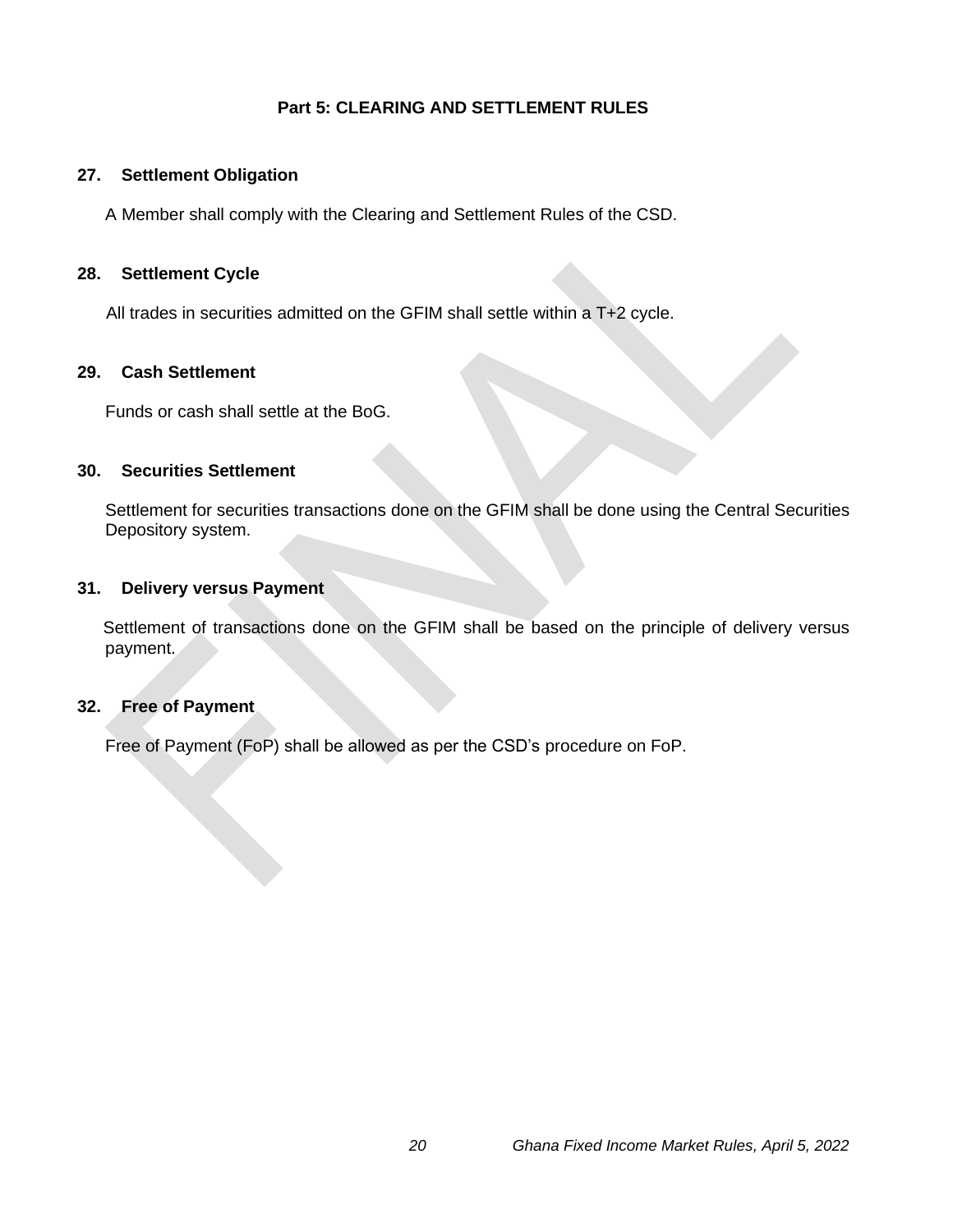# **Part 6: SANCTIONS AND DISPUTE RESOLUTION**

#### <span id="page-21-1"></span><span id="page-21-0"></span>**33. Sanctions**

- (1) Where the GFIM is not satisfied after a hearing on a registered trader or Member who contravenes any provision in the rules of the GFIM, the GFIM may sanction the registered trader or Member or both by one or more of the following:
	- (a) a written reprimand;
	- (b) a fine;
	- (c) suspension from trading in securities admitted on GFIM giving the reasons for and the period the suspension will last;
	- (d) expulsion from trading in securities admitted on GFIM; and
	- (e) any other sanction determined to be appropriate under the circumstance.
- (2) A Member suspended or expelled shall be liable to settle all outstanding trades executed prior to the suspension or expulsion.
- (3) The GFIM shall immediately report sanctions imposed on a Member to the SEC.

#### <span id="page-21-2"></span>**34. Complaints**

A complaint by an investor or a Member about a Member shall be in writing to the GFIM.

#### <span id="page-21-3"></span>**35. Dispute Resolution**

The following shall be the procedure to resolve disputes:

- (1) Where a dispute involving an investor or a Member arises, the parties shall endeavor settle the dispute amicably.
- (2) Where they are unable to settle the dispute amicably, the complainant shall refer the dispute in writing to the Head of the GFIM.
- (3) Where the Head of the GFIM is unable to resolve the dispute within three business days of the reference, the Head of GFIM shall refer it to the GFIM Committee.
- (4) Where the GFIM Committee is unable to resolve the dispute within five business days of receiving the reference, the GFIM Committee shall refer the dispute to the Council of the GSE.
- (5) where the Council does not resolve the dispute after a further ten business days, the Council shall refer the dispute to the SEC.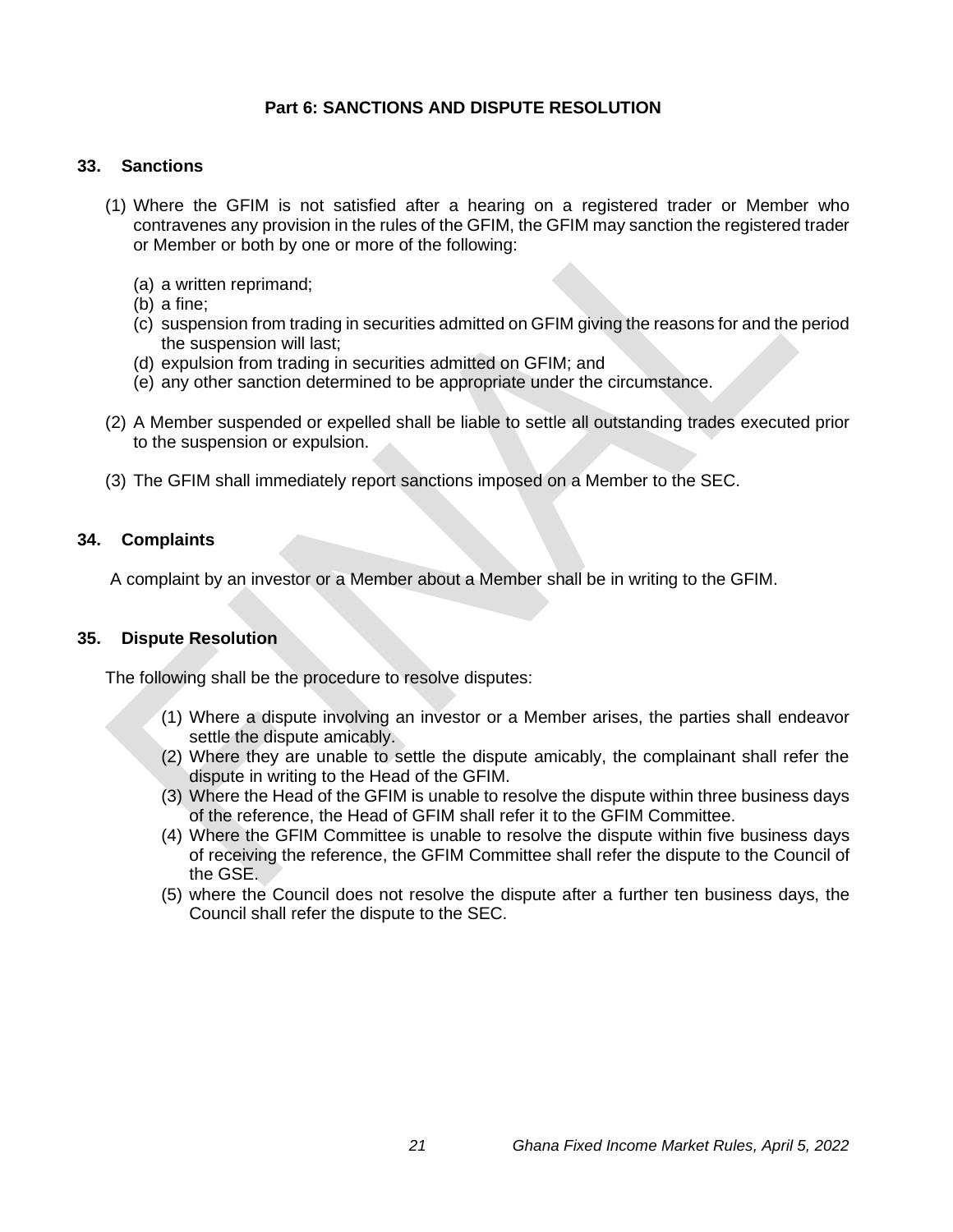# **Part 7: ADMISSION RULES**

#### <span id="page-22-1"></span><span id="page-22-0"></span>**36. Objectives of the Admission Rules**

- (1) The admission rules shall achieve an appropriate balance between providing issuers with access to the market at the earliest opportunity and ensuring that potential issuers provide investors with adequate, accurate and timely information to enable them to make an informed decision as to the value and merits of admitted securities.
- (2) The admission rules shall ensure that:
	- (a) applicants are suitable for admission;
	- (b) the trading of securities is conducted in a fair, open and orderly manner and that investors have sufficient information to enable them to make a properly informed assessment of the applicant, and of the securities for which admission is sought;
	- (c) investors and the public are fully informed by issuers, and in particular, that immediate disclosure is made of any information that may reasonably be expected to have a material effect on the market activity of the admitted security;
	- (d) all holders of admitted securities are treated fairly and equally; and
	- (e) issuers act in the interests of the holders of securities as a whole, particularly where the public represents only a minority of the security holders.
	- (f) Where the debt securities are issued under a programme, the issuer shall list all tranches of the debt securities issued under that programme.

#### <span id="page-22-2"></span>**37. Issuers**

Issuers whose securities shall trade on the GFIM shall include but not limited to the following:

- (1) Government of Ghana;
- (2) BoG;
- (3) local government authorities;
- (4) other Ghana government institutions;
- (5) public companies;
- (6) externally registered companies and
- (7) supra-national organizations.

#### <span id="page-22-3"></span>**38. Sponsors of an Admission**

- (1) Securities to be admitted on the GFIM shall be sponsored by a Member or the BoG as follows:
	- (a) Government of Ghana Securities, BoG Securities and Cocoa Bills shall be automatically admitted or and
	- (b) Corporate securities and all other securities shall be sponsored by a Member.
- (2) Where the applicant for admission and the sponsor have an associate company relationship, an independent (and additional) sponsor shall be appointed to co-sponsor the admission.
- (3) The sponsor shall:
	- (a) be responsible for filing with the GFIM all the documents needed to support the application;
	- (b) ensure that based on all available information, the security is suitable for admission; and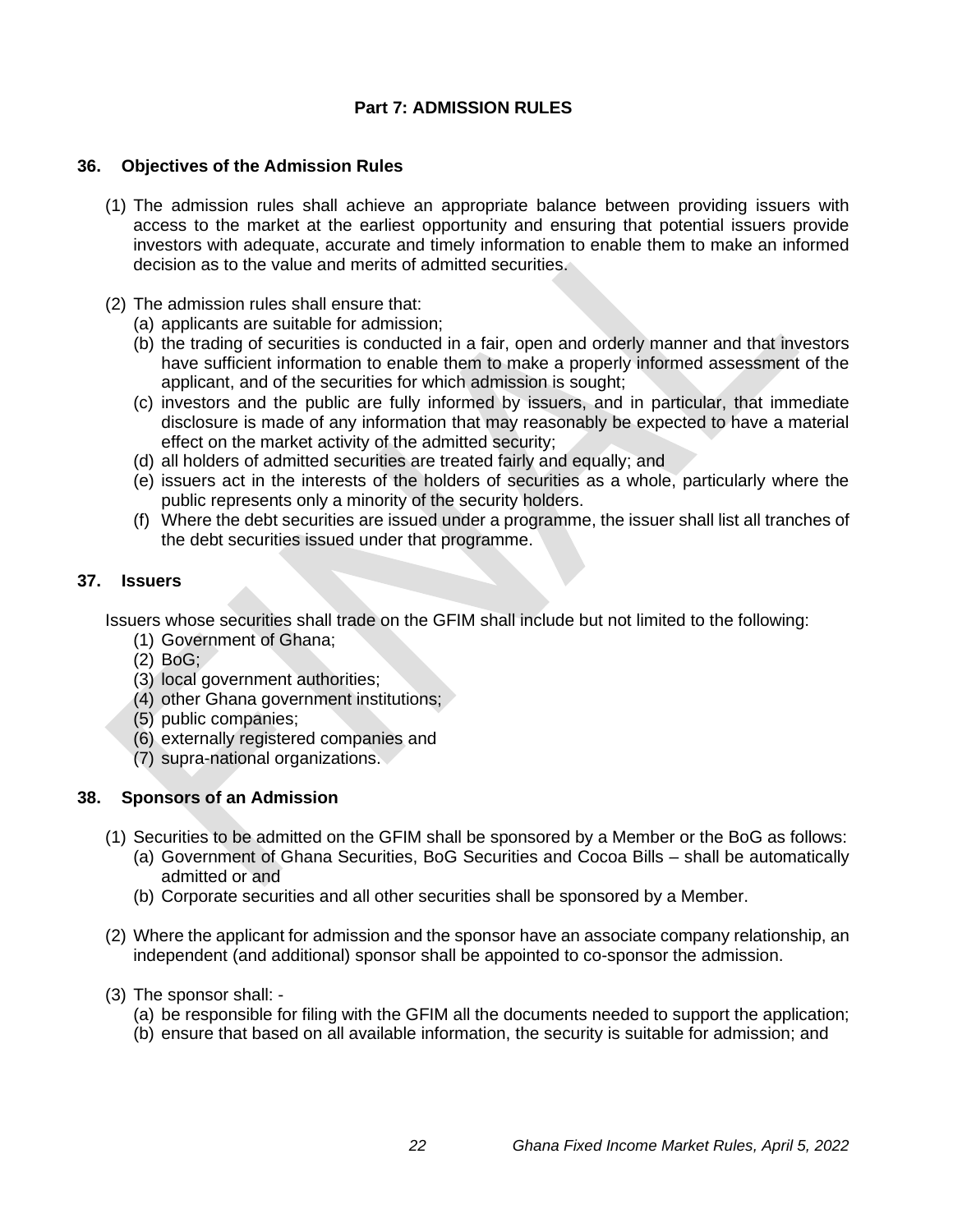(c) satisfy itself that the issuer can be relied upon to honour its obligations to security holders at the time of issue.

#### <span id="page-23-0"></span>**39. Admission Requirements**

- (1) A security to be admitted to the GFIM shall have an issued nominal value of not less than five hundred thousand Ghana cedis (GH¢500,000).
- (2) A security to be admitted to the GFIM shall have a minimum of 5 holders.
- (3) A security to be admitted to the GFIM, other than Government of Ghana and BoG securities shall be created and issued pursuant to a Trust Deed and the prospectus shall be approved by the SEC unless exempted by law or by the SEC.
- (4) The issuer and its Trustees shall ensure that the book closure dates, to make coupon payments shall not be more than 3 business days.
- (5) A security to be admitted to the GFIM shall be registered in the Central Securities Depository (CSD).
- (6) The issuer of a security, other than the Government of Ghana or BoG, shall have published or filed accounts in accordance with the Companies Act, for the full financial year immediately preceding the date of its application for admission or a plan that details the prospects and cash flows of the issuer.
- (7) An issuer of securities on the GFIM, other than Government of Ghana or BoG shall have made reasonable pre-tax profits during the three financial years immediately preceding the date of its application for admission; or have a plan that details the prospects and future cash flows of the issuer as well as the ability to fully service its financial obligations as they fall due.
- (8) For the purposes of this rule, pre-tax profit shall not include non-recurring and extraordinary income, nor shall it be reduced by non-recurring or extraordinary loss.
- (9) In determining pre-tax profit for admission, the GFIM shall take into consideration a positive pretax profit in aggregate when the results of the three years are added.
- (10) An issuer who is in default of its coupon and principal obligations shall not have new securities admitted until such default has been resolved or unless the new issue is to restructure the defaulting issue.

# <span id="page-23-1"></span>**40. Transferability of Securities**

Securities for which admission shall be sought on the GFIM shall be freely transferable, subject to only restrictions imposed by the general laws of the country.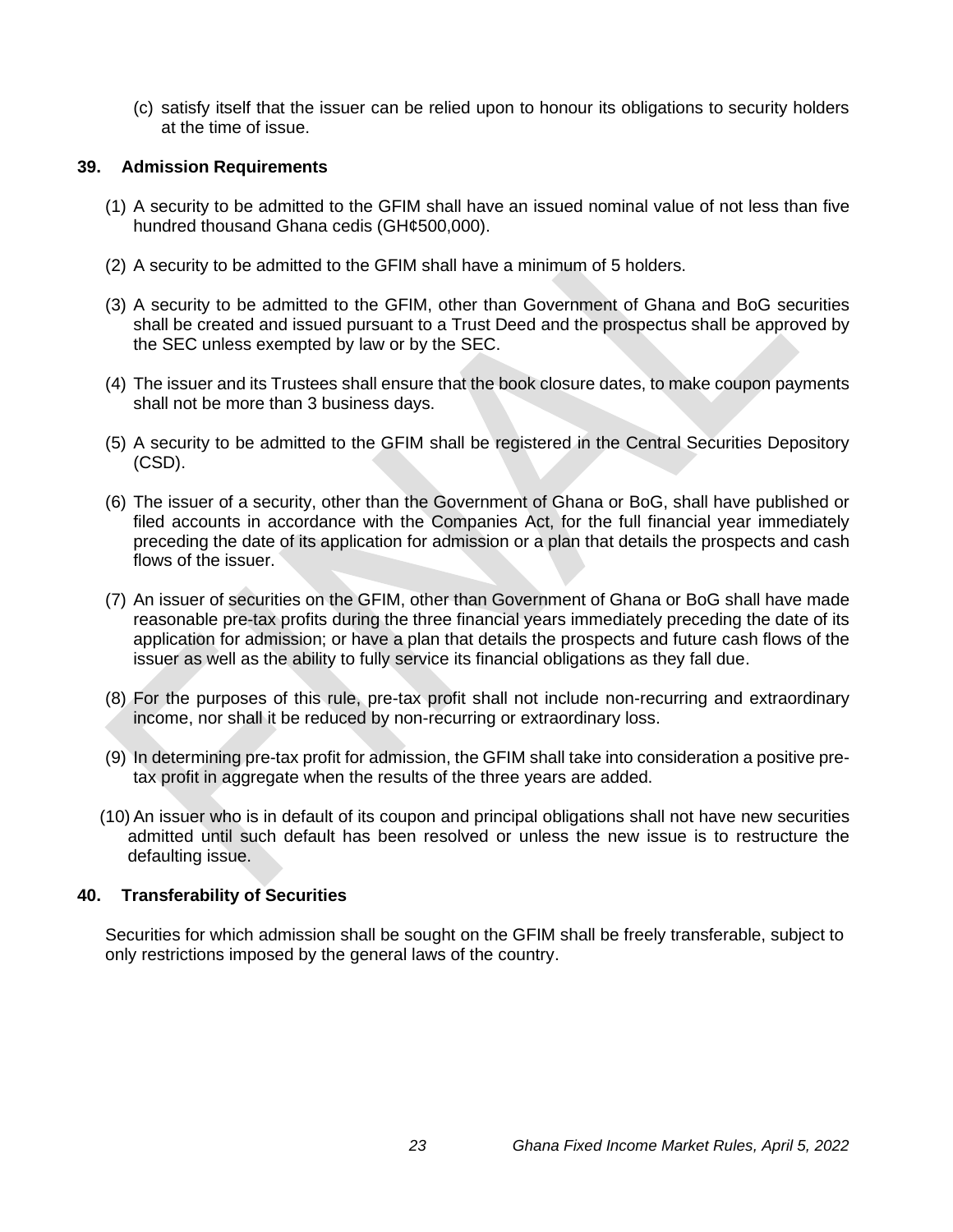# <span id="page-24-0"></span>**41. Conditions Relating to Directors and Management of an Applicant**

- (1) The character and integrity of the directors and management of an issuer shall be among the criteria considered by the GFIM in assessing the application for admission, and the GFIM shall use the SEC Corporate Governance Code, as may be amended or replaced, in its assessment.
- (2) At least fifty percent (50%) of the board of the issuer shall be composed of non-executive directors, of which at least two or approximately twenty-five percent (25%) shall be independent.

# <span id="page-24-1"></span>**42. Methods by which Securities shall be Brought to the GFIM**

Securities shall be brought to the GFIM by any one of the following methods:

- (1) an offer for subscription, which is an offer to the public by an issuer of securities;
- (2) a placing, which is an issue where the securities are placed with identified institutions and individuals or through a restricted public offer;
- (3) an introduction, which describes an application where the GFIM grants an issuer admission without the requirement of a public issue; or
- (4) any other mode that is permitted under the Companies Act.

# <span id="page-24-2"></span>**43. Submission of Application and Supporting Documents by Issuers**

- (1) An issuer, other than the Government of Ghana or BoG, seeking admission of its securities on the GFIM, whether through an offer for subscription or an introduction, shall submit to the GFIM an application for admission with supporting documents, which shall include a copy of the prospectus or placement document, where applicable.
- (2) The precise form of document to be produced in respect of an application for admission shall be agreed upon with the GFIM but shall generally include the following:
	- (a) a letter of application;
	- (b) supporting authorization and/or company resolutions;
	- (c) admission undertaking; and
	- (d) information memorandum or prospectus.
	- (e) In the case of a Sustainable Bond, the Sustainable Bond Framework shall form part of the information memorandum or prospectus.
- (3) An issuer seeking admission through a public offer shall submit a copy of its offer prospectus to the SEC for approval, unless exempted by law.
- (4) The GFIM does not guarantee admission as of right to a security whose public offer document has been approved by the SEC but shall base its decision on its own assessment of the application for admission and supporting documents submitted.
- (5) An issuer seeking to have a security admitted on the GFIM by introduction shall file a prospectus or a statement in lieu of prospectus for approval by the SEC and publish same after the SEC approval, unless the issuer is exempted from filing a prospectus by the SEC.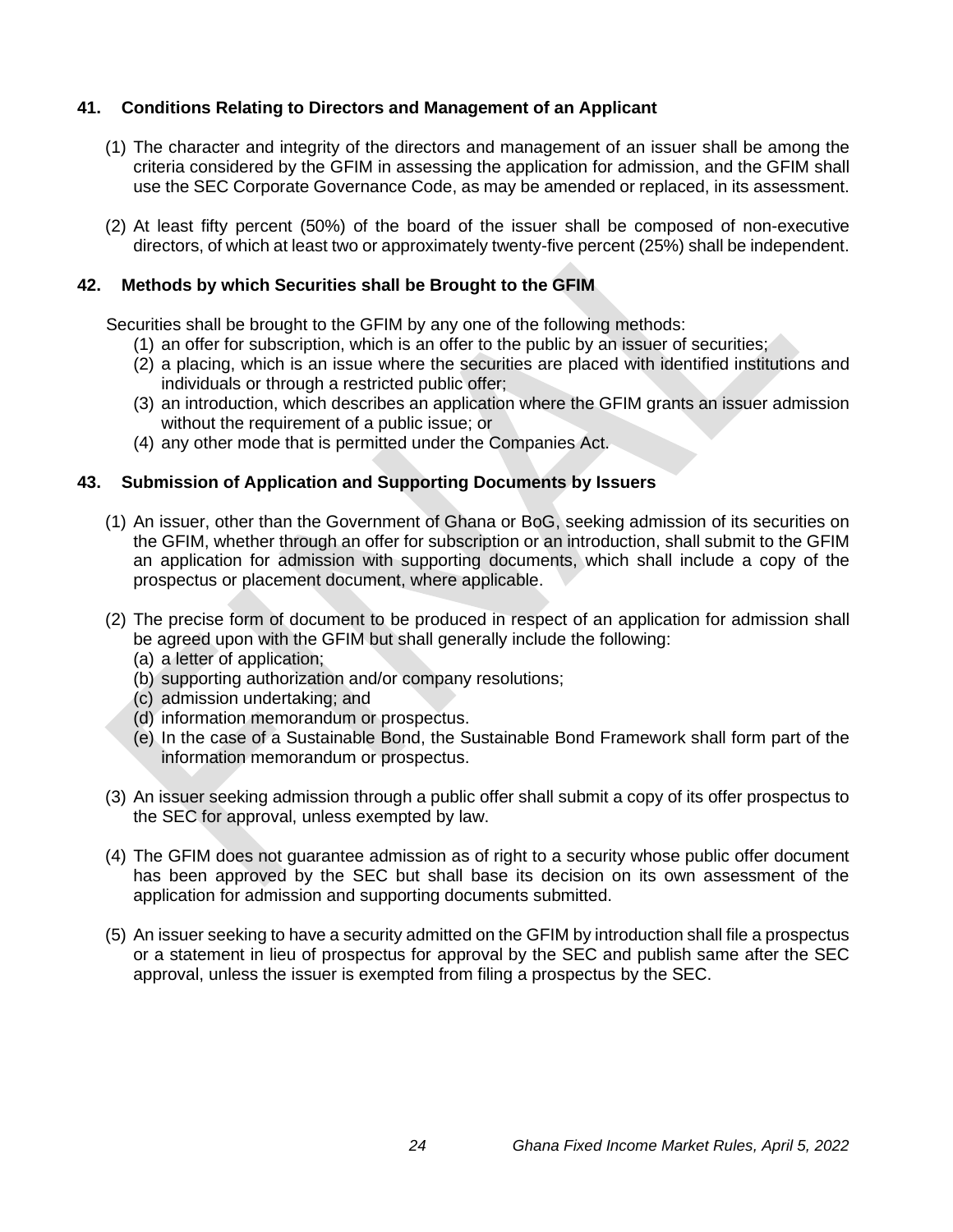# <span id="page-25-0"></span>**44. Suspension of Trading and Compulsory Withdrawal of Admission**

- (1) The GFIM may at any time and in such circumstances as it thinks fit suspend or withdraw an admission so to protect investors and to ensure an orderly market.
- (2) Suspension shall be made at the request of the issuer or at the discretion of GFIM.
- (3) Before any such suspension, the GFIM shall generally consult with the:
	- (a) sponsor if it is at the request of the issuer; or
	- (b) advisors, if the suspension is not at the request of the issuer,

and take into consideration any representations made by or on behalf of the issuer.

- (4) The GFIM shall consider suspending admission or compulsorily withdrawing the admission of securities under the following circumstances:
	- (a) Default of coupon and principal payments;
	- (b) Disposal of principal assets the issuer has sold, or otherwise disposed of its principal operating assets, has ceased to operate, or has discontinued a substantial portion of its operation or business without shareholders' authorisation;
	- (c) Failure to make timely and adequate disclosures the issuer has failed to comply with the GFIM's requirements on continuing admission obligations;
	- (d) Unpaid fees or charges- the issuer has failed to pay when due, any fee, or charge payable to the GFIM.
	- (e) Going Concern the financial situation of the issuer is significantly threatened.
	- (f) Breach of the specific requirements related to a Sustainable Bond, i.e., the issuer is not meeting the related Guidelines and Standards as defined in these Rules.
- (5) Upon the occurrence of any event under sub-rule (4) above, the GFIM shall notify the issuer of such event in writing and give an opportunity for the issuer to provide an explanation.
- (6) When the GFIM considers that the issuer is able to eliminate the grounds for suspension, the GFIM may designate a period of time for the issuer to eliminate the grounds for the suspension of trading or withdrawal of admission.
- (7) When the GFIM considers that it is not possible to eliminate the grounds for suspension or withdrawal of admission, the GFIM shall issue an order to withdraw the admission of the security (securities).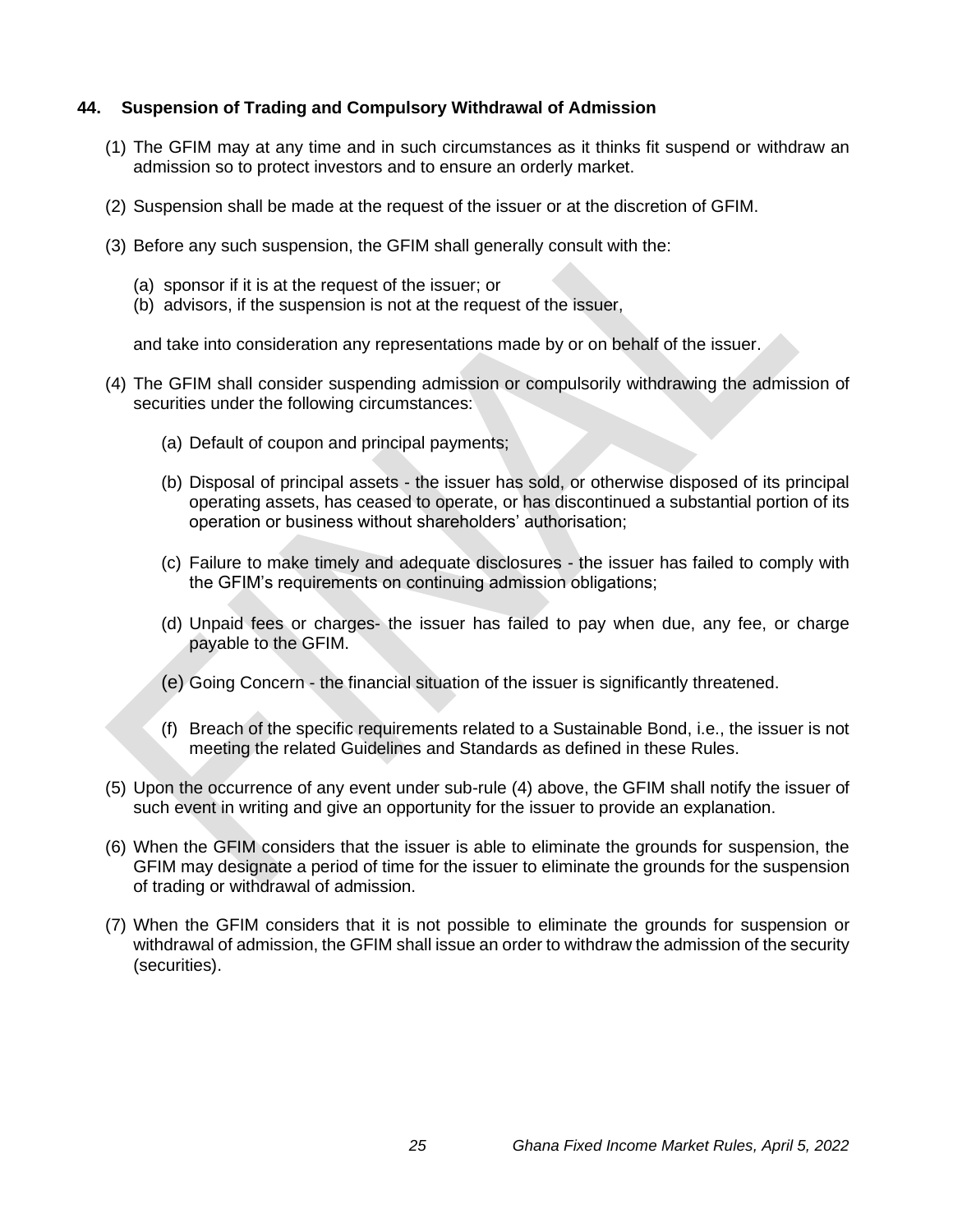- (8) In ordering the suspension of trading or withdrawal of admission of an admitted security, the GFIM shall order and designate the date on which the withdrawal takes effect and issue a press release to that effect on the same day.
- (9) GFIM shall give the SEC three clear business days' notice of an impending suspension of trading or withdrawal of an admission.

#### <span id="page-26-0"></span>**45. Voluntary Withdrawal of Admission**

- (1) A security whose primary admission is on the GFIM may have its admission voluntarily withdrawn by:
	- (a) submitting a written application with reasons;
	- (b) supporting the application with a special resolution of the holders of the securities duly passed; and
	- (c) giving the GFIM at least three months' notice.
- (2) In an application for voluntary withdrawal, an issuer shall:
	- (a) obtain a Board resolution for the withdrawal;
	- (b) arrange for exit opportunities;
	- (c) draft a press release on intention to withdraw securities;
	- (d) submit the draft press release to the GFIM within one business day;
	- (e) convene a meeting of the holders of the securities to obtain a special resolution to withdraw the security;
	- (f) ensure that promoters or the issuer makes arrangements to purchase securities from all existing holders who wish to sell and that the purchase price is the average market price of the preceding twelve weeks or the market price on the day of the general meeting, whichever is the higher;
	- (g) seek a no objection from the SEC.
- (3) In an application for voluntary withdrawal, an issuer shall ensure that payment is made to selling holders from an escrow account opened for that purpose.
- (4) In an application for voluntary withdrawal, an issuer shall advise the GFIM of completion of all formalities and pay the application fee in respect of the withdrawal.
- (5) GFIM shall, on the issuer's completion of sub-rule (4) above, give an approval for the withdrawal and issue a press release.
- (6) An issuer whose primary admission is on another securities exchange may voluntarily withdraw its admission if it gives the GFIM at least sixty calendar days' notice. The notice shall contain alternative arrangements to give liquidity to holders who may wish to exit because of the decision.
- (7) An issuer may voluntarily withdraw its admission by such other additional method as the GFIM may approve.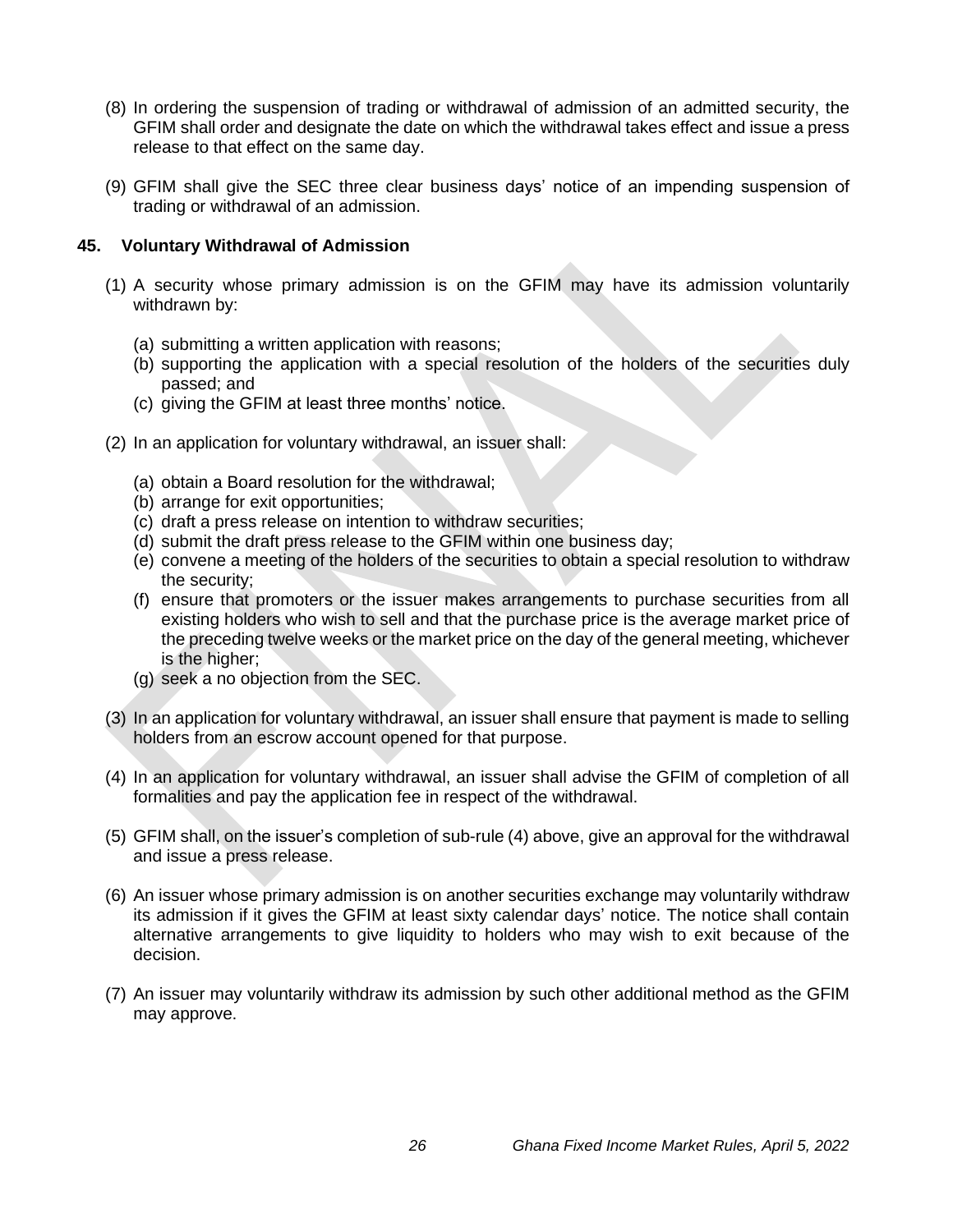# <span id="page-27-0"></span>**46. Admission Process for an Offer for Subscription and Placing**

The steps required for admission under an "offer for subscription" or a "placing" are as follows:

- (1) The members of the issuer pass a resolution to have the securities admitted and appoints a sponsor for its application;
- (2) The issuer, through the sponsor, submits an application for admission with supporting documents to the GFIM and pays the relevant fees;
- (3) GFIM approves the application upon satisfactory evaluation;
- (4) The prospectus, where required, is published after SEC approval and the offer is launched;
- (5) At the end of the offer, the securities accounts of successful applicants in the CSD are credited; and
- (6) GFIM admits the securities for trading.

# <span id="page-27-1"></span>**47. Process for Admission by Introduction**

- (1) An issuer seeking to have its securities admitted on the GFIM by Introduction shall file a prospectus or statement in lieu of prospectus for review by the SEC, where required, and thereafter publish same.
- (2) The issuer shall appoint a Member to sponsor its application.

# <span id="page-27-2"></span>**48. Supporting Papers to be Filed with Application for Admission**

The following documents shall be filed in support of an application for admission by an issuer:

- (1) a hard copy and a soft copy of the regulations or constitution of the issuer;
- (2) a copy of the issuer's certificate of incorporation documents;
- (3) members' and directors' resolutions and any other relevant documentation authorising the issuer to apply for admission;
- (4) three copies each of the issuer's annual report and financial statements for each of the preceding three financial years and where there are subsidiary companies, the same documents in respect of each subsidiary company; or a plan that details the prospects and cash flows of the issuer as well as the ability to fully service its financial obligations as they fall due.
- (5) a copy of the draft prospectus or offering document being submitted to the SEC;
- (6) a copy of Undertaking to conform to the GFIM Rules;
- (7) a copy of a tax clearance certificate and a social security clearance certificate or other documents evidencing the due discharge of the applicant's tax and social security obligations;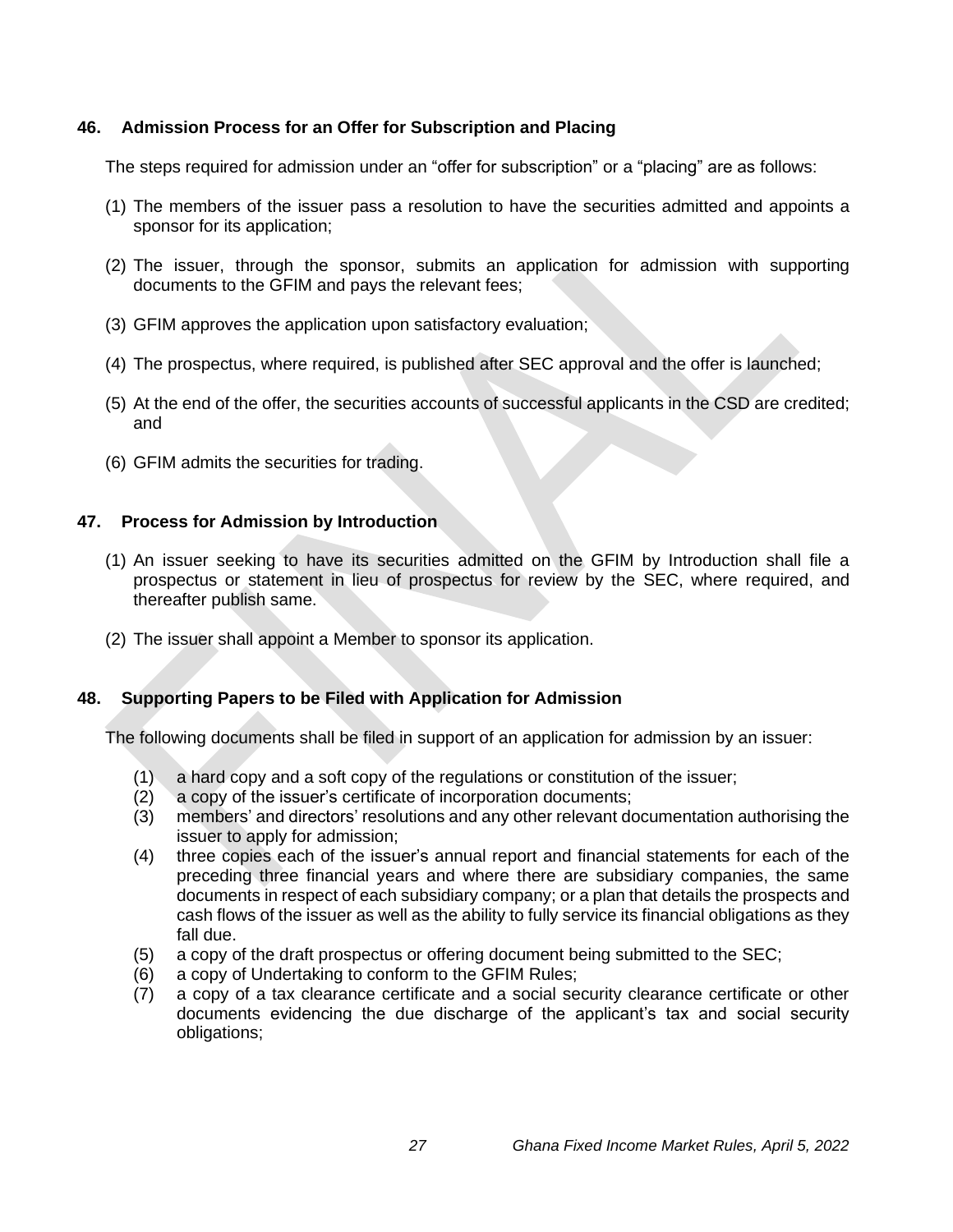- (8) a letter from the issuer confirming the appointment of a Sponsor;
- (9) a letter from the issuer's industry regulator confirming that the issuer is in good standing;
- (10) evidence of payment of application fee; and
- (11) where any of the supporting papers specified are not filed because they are not applicable, the issuer shall submit a separate paper explaining why those papers are not applicable.
- (12) in the case of a Sustainable Bond, additional documents required are:
	- (a) the issuers Sustainable Bond Framework,
	- (b) a letter of the issuer confirming the appointment of a qualified External Reviewer, and
	- (c) the pre-issuance verification report.

# <span id="page-28-0"></span>**49. Contents of an Original Application for Admission**

An application for original admission of debt securities shall provide the following:

- (1) full title of issue;
- (2) summary of the trust deed;
- (3) particulars of trustee;
- (4) authorisation to issue those securities by the directors, members or relevant Government authority;
- (5) amount authorised, amount issued to-date, amount retired and amount outstanding;
- (6) date of issue and maturity;
- (7) interest rate;
- (8) dates for payment of principal and interest and currency in which payable;
- (9) any tax exemption;
- (10) denomination issuable;
- (11) details of conversion of convertible securities, if any.

# <span id="page-28-1"></span>**50. Continuing Admission Obligations**

- (1) (a) The following matters shall be immediately announced by an issuer of corporate securities and where applicable, by the Government of Ghana or BoG as an issuer: -
	- (i) any information concerning the issuer and/or of its subsidiaries necessary to avoid the establishment of a false market in the securities or which is likely to materially affect the price of the securities;
	- (ii) any intention to fix a qualifying date and the reason therefor;
	- (iii) any meeting of security holders, at least twenty-one days before such meeting is held;
	- (iv) any change in address of corporate office;
	- (v) any change in the directors, company secretary or auditors of the issuer;
	- (vi) any proposed alteration of the regulations of the issuer; and
	- (vii) any application filed with a court to wind up the issuer.
	- (viii) For a Sustainable Bond, the matters that immediately shall be announced by an issuer shall additionally include: any arising non-compliance with the related Guidelines and Standards as defined in these Rules.
- (b) An issuer of corporate securities shall announce to the public through GFIM: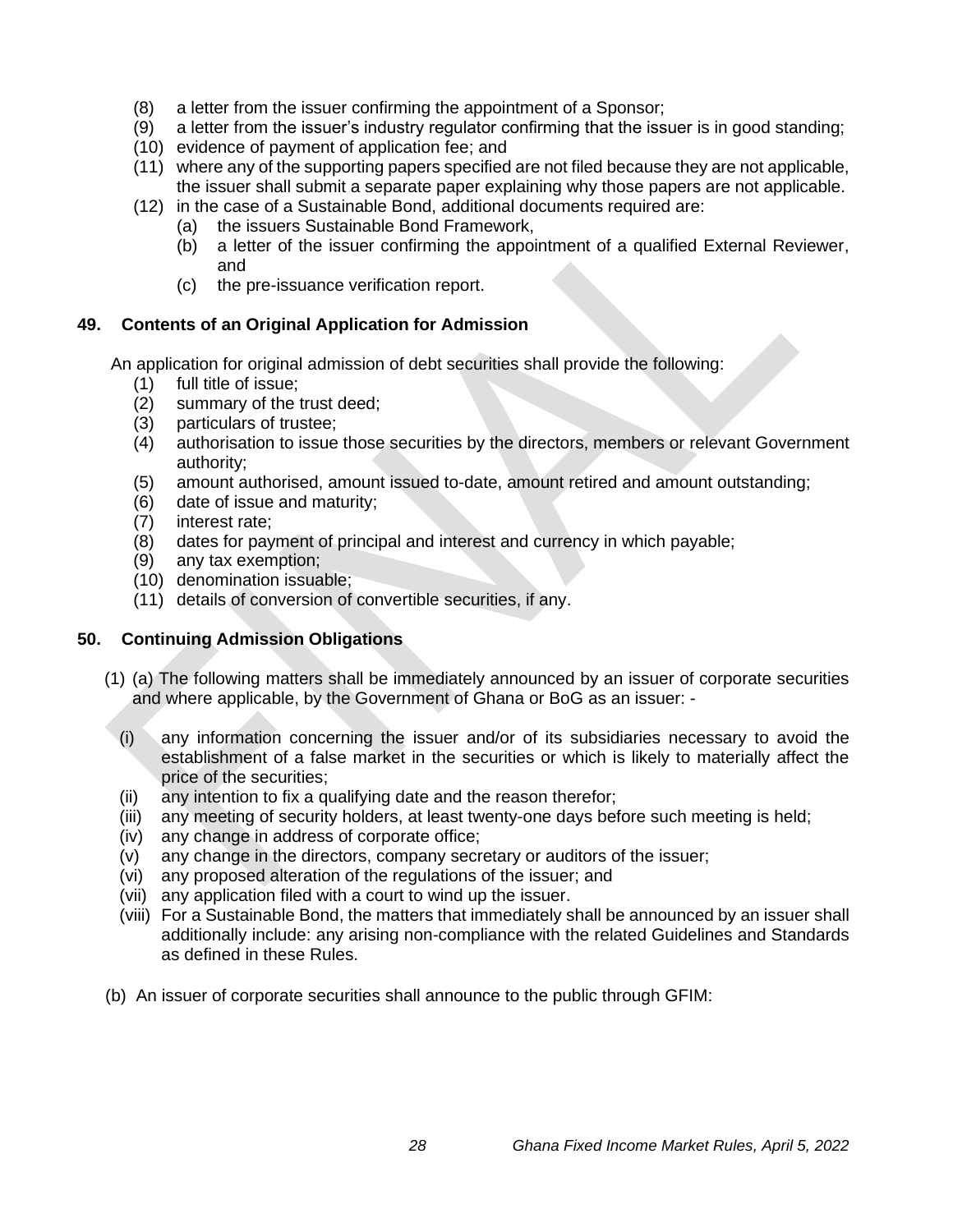- (i) its unaudited quarterly financial statements within one month after the close of each quarter, which statements shall state whether there is any abnormal circumstance that has affected or will affect the business and the financial position of the issuer.
- (ii) its annual audited financial statements, together with the auditors' and directors' report within three months after the close of their respective financial years.
- (iii) For a Sustainable Bond, an issuer shall additionally publish through GFIM its Annual Sustainable Bond Report.
- (2) An issuer of admitted securities shall:
	- (a) maintain high standards of disclosure;
	- (b) fully disclose to the public, the information necessary to make informed investment decisions;
	- (c) secure the immediate release of information, which may be reasonably expected to have a material effect on the market activity and price of its admitted securities;
	- (d) ensure the maintenance of a fair and orderly market in its securities; and
	- (e)ensure that all investors have simultaneous and equal access to the same information.
- (3) Immediate disclosure shall be made of material information about an issuer's affairs or about events or conditions in the market for the issuer's securities that meets either of the following:
	- (a) where the information is likely to have a significant effect on the price of the securities, or
	- (b) where such information (after any necessary interpretation by securities analysts or other experts) is likely to be considered important, by a reasonable investor in determining his choice of action.
- (4) The following events shall require immediate announcement by an issuer:
	- (a) inability to pay principal or interest, before the due date;
	- (b) change of directors, secretary, registrars, trustees or auditors of the issuer;
	- (c) change of address of the registered office of the issuer or of any offices at which the register of the securities of the issuer is kept;
	- (d) call of securities for redemption;
	- (e) event of default on interest and/or principal payments;
	- (f) any change in the corporate purpose and any material alterations in the issuer's operations or the initiation of new operations and
	- (g) any other information or event which is material.
	- (h) For a Sustainable Bond, the matters that immediately shall be announced by an issuer shall additionally include any arising non-compliance with the related Guidelines and Standards as defined in these Rules.
- (5) All announcements mentioned above that have to be communicated to the GFIM shall be in writing and shall be duly signed by an authorized officer of the issuer.

# <span id="page-29-0"></span>**51. Alteration of Issuer's Regulations or Constitution**

An issuer whose securities have been admitted to the GFIM shall not delete, amend or add to its Regulations or other Constitutional document unless prior written approval has been sought and obtained from the GFIM for such deletion, amendment or addition.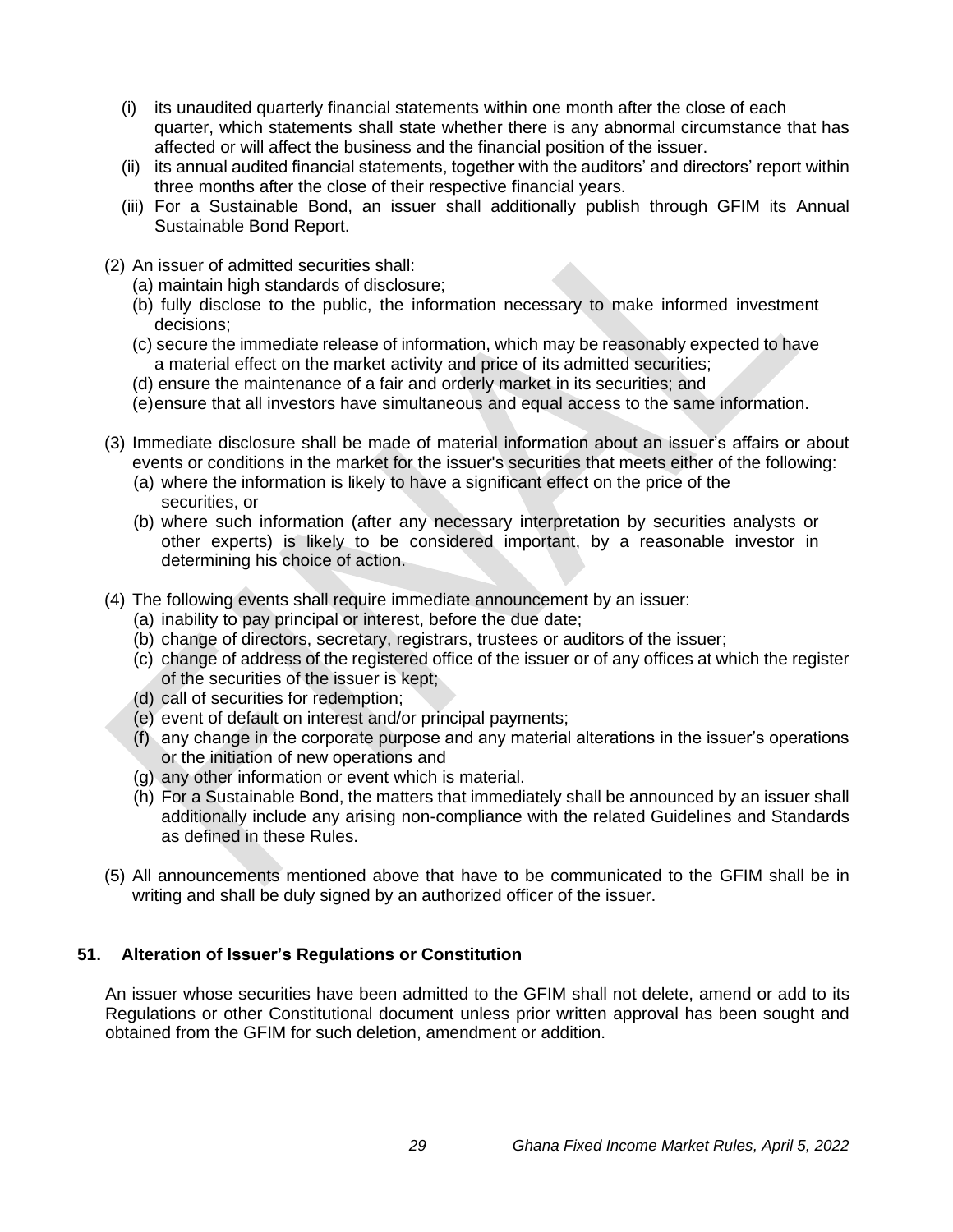# **Part 8: OTHERS**

# <span id="page-30-0"></span>**52. Dissemination of Trading Results**

- (1) Results of secondary trading activities in all GFIM securities shall be published by the GFIM at the end of each trading day.
- (2) All reports available in the Trading system shall be available to Members once they log into the system.
- (3) Information on trading results, market reports and live feed information of GFIM transactions shall be jointly owned by the third-party provider and the GSE.

# <span id="page-30-1"></span>**53. Regulatory Reporting Requirements**

- (1) All Members shall, in respect of trades executed, comply with the reporting requirements set by the GFIM.
- (2) Regulatory oversight of the activities of the GFIM shall be exercised first by the GFIM Committee, the GSE Council and the SEC as the regulator of the capital market.
- (3) BoG shall consult the GSE and SEC in matters relating to the admission of securities issued by it or on behalf of the Government of Ghana and its attendant reporting requirements.
- (4) GFIM shall submit to SEC, daily trading results at the end of each trading day and monthly trading reports within fifteen days after the end of each month.

# <span id="page-30-2"></span>**54. Access and Security**

- (1) A Member shall diligently and promptly resolve security measures concerning its own personnel, physical access to computers and other equipment connected to the trading system and the confidentiality of usernames and passwords.
- (2) A Member shall be responsible for taking up the appropriate insurance cover including those for assets and fraud in respect of its secondary trading operations.
- (3) A Member shall at all times ensure that only registered traders have access to the trading system.
- (4) A Member shall be liable for any loss arising from unauthorized access to the trading system for the input of orders or the execution of transactions.
- (5) Where circumstances render the main trading system inaccessible to the majority of Members, the GFIM shall inform all Members.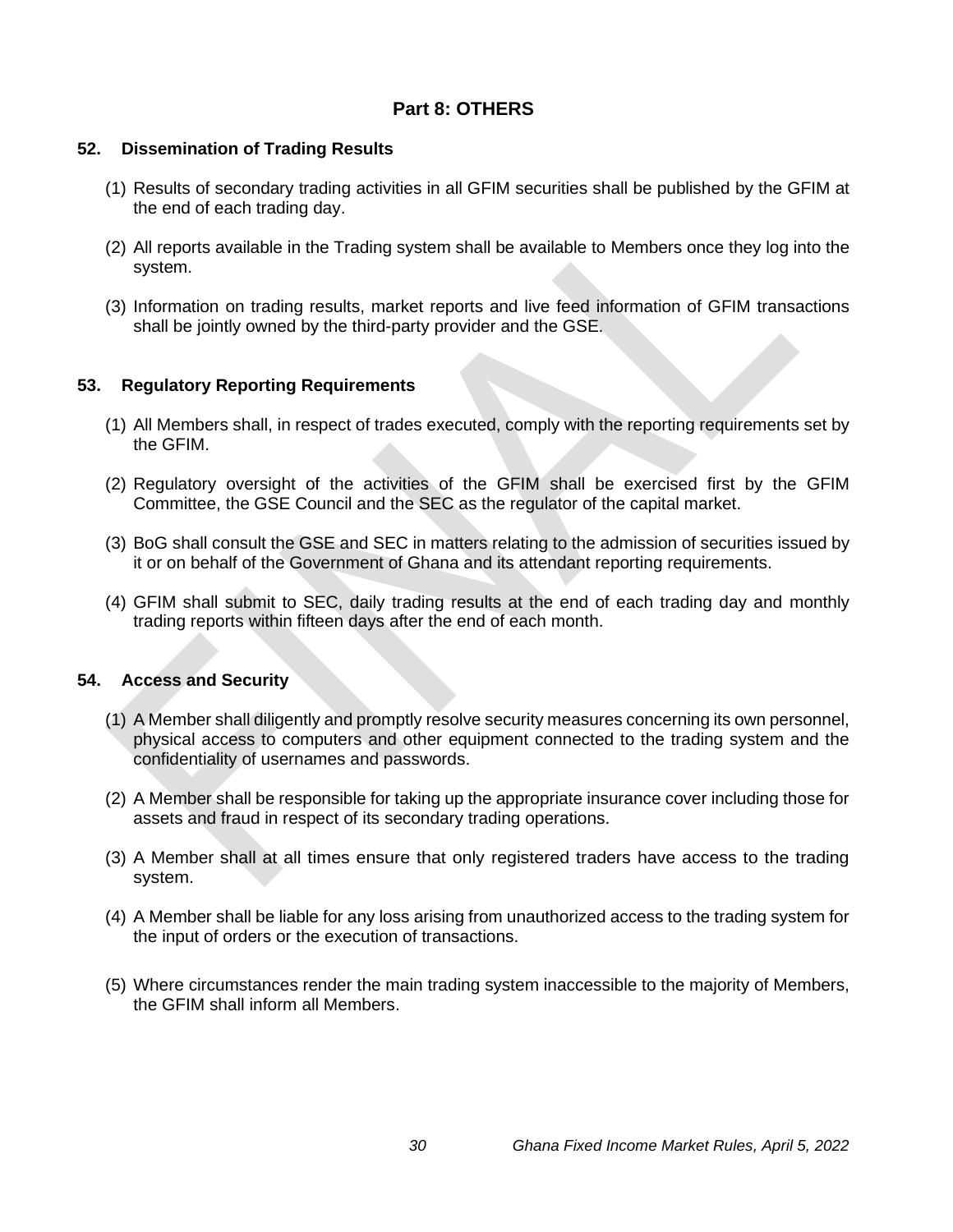#### <span id="page-31-0"></span>**55. Inspection of Members**

- (1) The Exchange shall carry out a Member inspection as follows:
	- (a) Regular inspection An inspection that the Exchange carries out regularly according to its inspection schedule.
	- (b) Special Inspection An inspection that the Exchange carries out at any time as the Exchange deems it necessary.
- (2) The Exchange may, when deemed necessary, carry out the inspection jointly with related institutions.

#### <span id="page-31-1"></span>**56. Methods of Inspection**

- (1) The inspection shall be carried out either by:
	- (a) on-site inspection where the market surveillance staff visits the head-office, branch office or any other business location of the Member and conduct an inspection in person; or
	- (b) electronic inspection where the Member submits documents and evidence the Exchange requires via the Exchange's electronic surveillance platform; and
	- (c) written inspection made through correspondence.

In each case, the Exchange shall give prior written notice to the GFIM Member.

- (2) Where necessary, the Exchange may request the Member to submit information, or to conduct its in-house examination and submit the results thereof to the Exchange.
- (3) Where an on- site inspection is carried out, the market surveillance staff shall present the inspection mandate issued by the Exchange to the concerned members.

# <span id="page-31-2"></span>**57. Inspection and Surveillance Reports to the SEC**

- (1) The Exchange shall provide the SEC with monthly and quarterly reports of its surveillance activities of Members.
- (2) Notwithstanding rule 56(1) above, the Exchange shall promptly report matters of material importance to the SEC even when the Exchange's investigations are still being carried out.
- (3) Members shall provide both GFIM and the SEC with quarterly reports of the proprietary position statement on holdings in different categories of GFIM securities.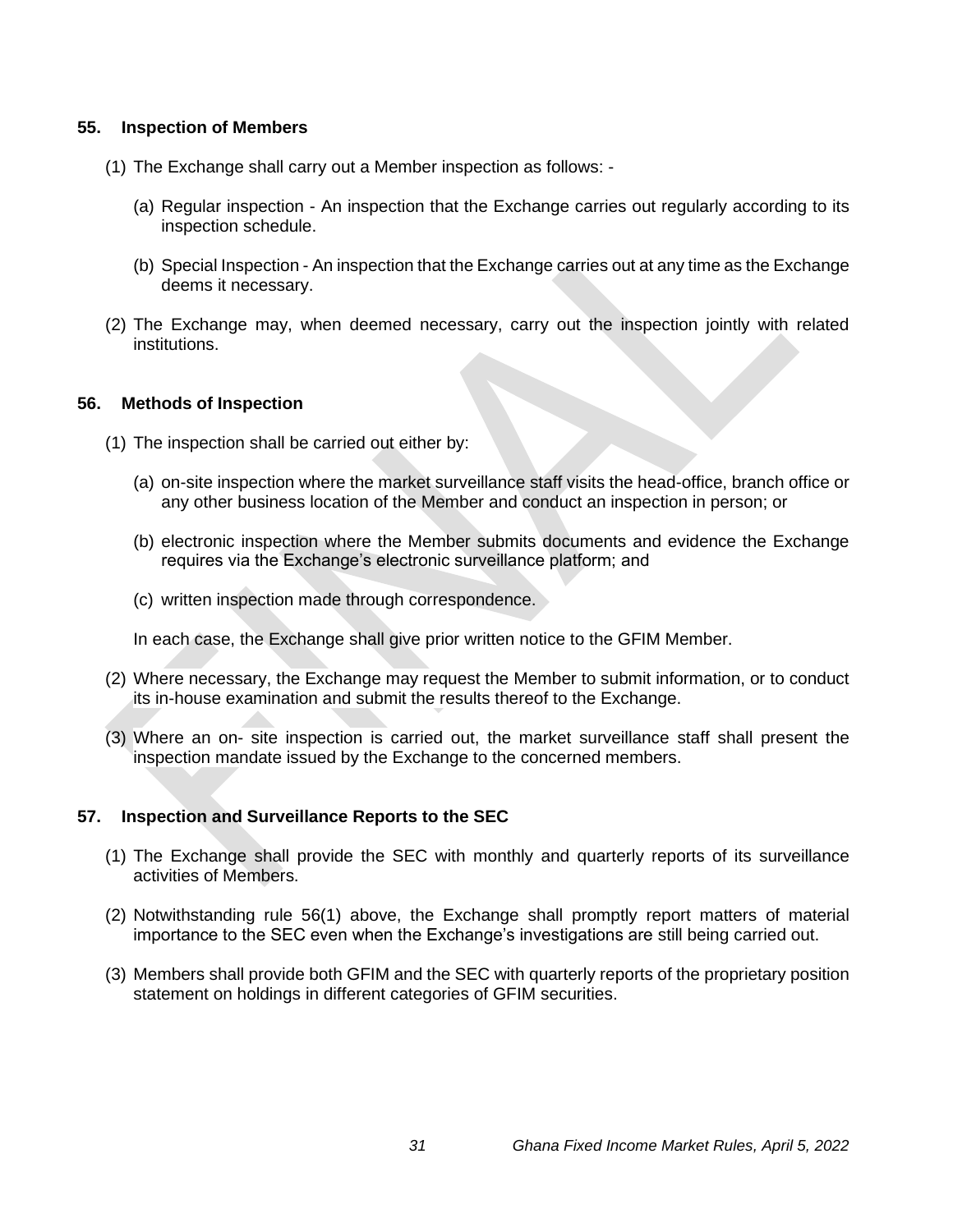# <span id="page-32-0"></span>**58. Records**

- (1) Every Member shall keep and maintain records of its activities on the GFIM, including date and time of receipt of each client's order, in accordance with the Data Protection Act, 2012 (Act 843) and other relevant statutes as may be amended or replaced from time to time.
- (2) Members shall maintain separate accounts and records for monies received from or on account of their clients.
- (3) Members shall maintain separate accounts and records for their proprietary transactions.

# <span id="page-32-1"></span>**59. Liability**

When acting in good faith and without negligence, the GFIM shall not be liable to any Member or investor for:

- (1) any loss of opportunity, profit, goodwill, interest or use of money or securities;
- (2) any other special, indirect or consequential loss, damage, expense, liability or claim;

suffered or incurred by the Member or investor arising from or related to the trading system.

# <span id="page-32-2"></span>**60. GFIM System Failure**

Where the GFIM or a Member's registered trader is unable to operate the trading system due to a system failure or due to an act of God or force majeure or any act outside the control of GFIM, the GFIM shall not be liable to pay any compensation or indemnity to any person who incurs a loss as a result of a delay in effecting any transaction.

# <span id="page-32-3"></span>**61. Power to Modify Rules**

- (1) The GSE Council may waive the application of any of the requirements of these GFIM Rules as it deems fit in any particular circumstance, and upon sufficient justification being provided to it.
- (2) The SEC shall be given prior notification of exemptions and waivers.
- <span id="page-32-4"></span>(3) Any amendment of these Rules shall be made with the prior approval of the SEC.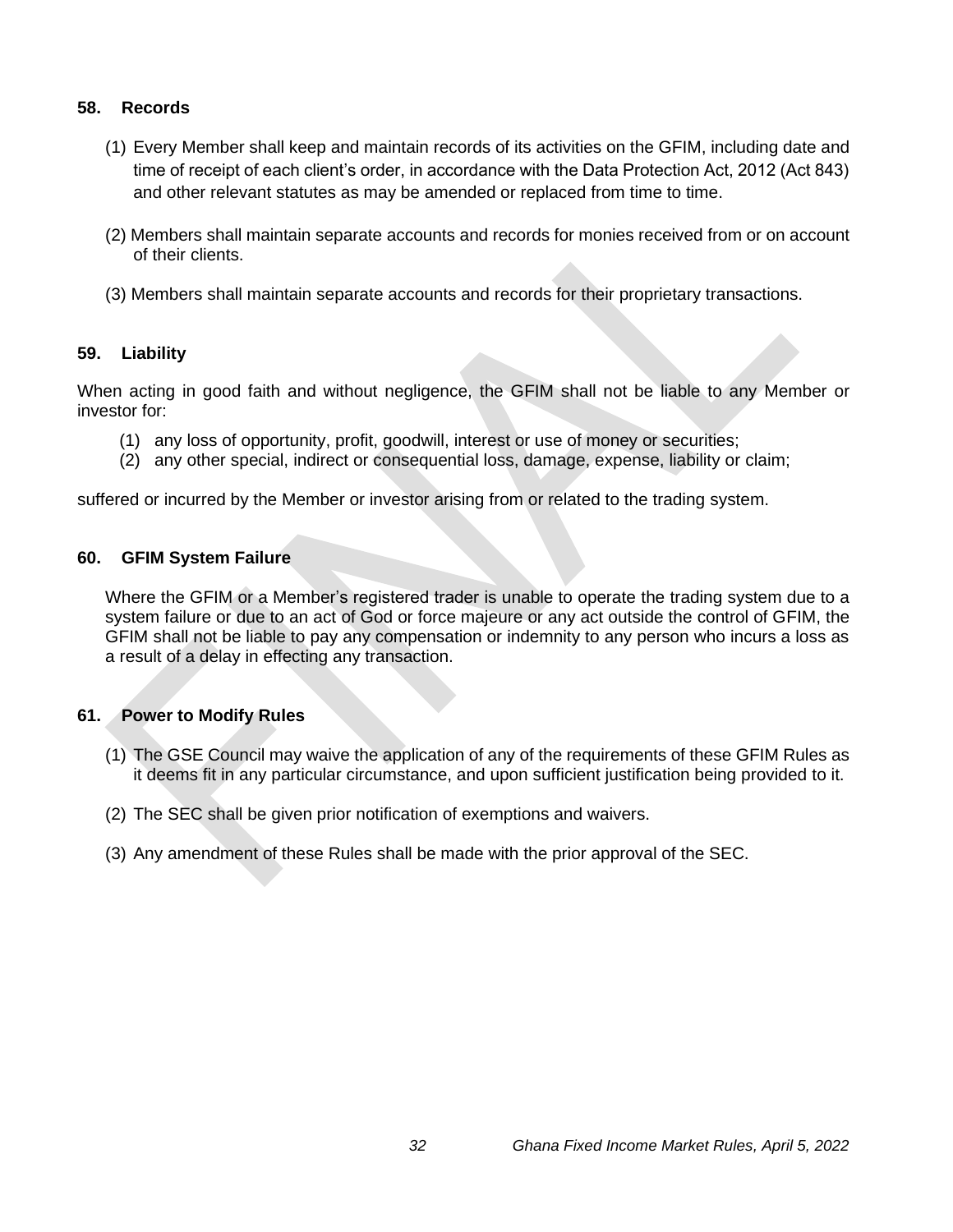# **APPENDIX 1: FEES, TAXES AND COMMISSIONS**

#### <span id="page-33-0"></span>**1. Taxes on Interest incomes**

Income earned on securities shall be subject to the existing Ghanaian tax laws.

#### <span id="page-33-1"></span>**2. Membership Fees**

- (1) Admission Fees Members shall pay a membership admission fee as follows or as may be determined by the GFIM.<br>(a) PD Banks
	-
	- $-$  GH¢200,000 (b) Non-PD Banks  $-GH¢150,000$
	- (c) Broker-Dealer (bond-only)  $-GH¢150,000$
	- (d) LDM (equity and bonds)  $-$  Nil
- (2) A Member seeking re-admission following suspension or withdrawal of its membership status shall pay admission fees as in sub-rule 1 above.
- (3) Annual Fees Members shall pay an annual membership fee as follows or as may be determined by the GFIM.
	- (a) PD Banks GH $\ell$ 24,000
	- (b) Non-PD Banks  $GH¢12,000$
	- (c) Broker-Dealer (bonds-only) GH¢12,000
	- (d)  $LDM$  (equity and bonds) Nil
- (4) The GFIM Committee has powers to agree on specifics such as discounts and waivers as well as changes to these membership fees.

# <span id="page-33-2"></span>**3. Admission Fees**

The following fees shall apply to securities admitted or to be admitted to the GFIM:

- (1) For money market instruments or securities with maturities of less than one year to be admitted, such as bills, commercial paper or certificates of deposits, no fee shall be charged.
- (2) For notes and bonds issued by the Government of Ghana, BoG and Local Government Authorities:
	- (a) an application fee of 0.0001 of the value of the securities to be admitted;
	- (b) an original admission fee of 0.0001 of the value of the securities to be admitted; and
	- (c) an annual fee of 0.0001 of the value of the securities. The annual fee shall be charged each subsequent year that the security will remain admitted.
	- (d) The GFIM may grant a discount of up to 25%.
- (3) For all other securities other than indicated in sub-rules 1 and 2 above,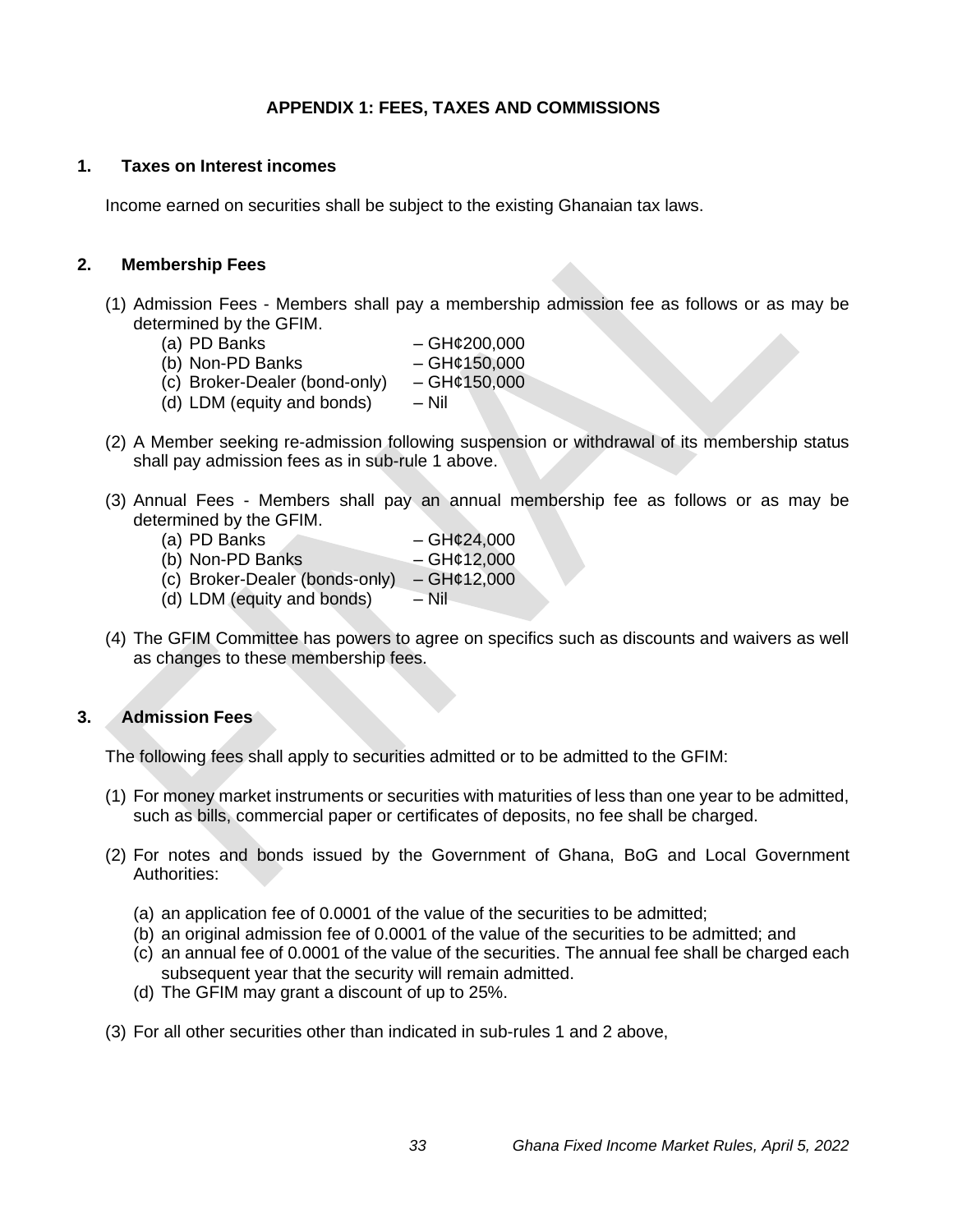- (a) an application fee of 0.0001 of the value of the securities to be admitted;
- (b) an original admission fee of 0.0002 of the value of the securities to be admitted; and
- (c) an annual fee of 0.0001 of the value of the securities. The annual fee shall be charged in each of the subsequent years that the instrument will remain admitted.
- (d) The GFIM may grant a discount of up to 25%.
- (4) An application for voluntary withdrawal shall include an application fee of 0.0002 of the value of the security being withdrawn.
- (5) Fees shall be paid as follows;
	- (a) in respect of annual admission fees, the fees shall be paid in advance and not later than 31st January each year;
	- (b) application fees shall accompany applications;
	- (c) original, additional and first annual admission fees shall become due after approval of the application for admission and before commencement of trading in those securities; and
	- (d) all other fees shall be paid as and when the GFIM, with the SEC's approval, may direct.

#### <span id="page-34-0"></span>**4. Trading Commissions**

- (1) Transactions executed in securities traded on the GFIM shall attract commissions on the buyside as well as the sell-side as specified below:
	- (i) Members' commission contained in the spread or charged as a commission; and
	- (ii) Regulators' commission  $-0.01\%$  of the clean value
- (2) The regulators' commission shall not be subject to any negotiation and shall be deducted at source from the settlement funds of the buying and selling Members at the time and apportioned as follows:
	- (i) GFIM  $-45/100$  of the 0.01%;
	- (ii) CSD  $-28/100$  of the 0.01%;
	- (iii) SEC  $-25/100$  of the 0.01%; and
	- (iv) Market Development  $-2/100$  of the 0.01%.

The amount apportioned for market development in (iv) above shall be submitted to the SEC.

<span id="page-34-1"></span>(3) The GFIM Committee shall have the power to review the regulatory commission, including the power to impose a cap on the absolute amount of the commission that a client shall pay on a transaction, with the approval of the SEC.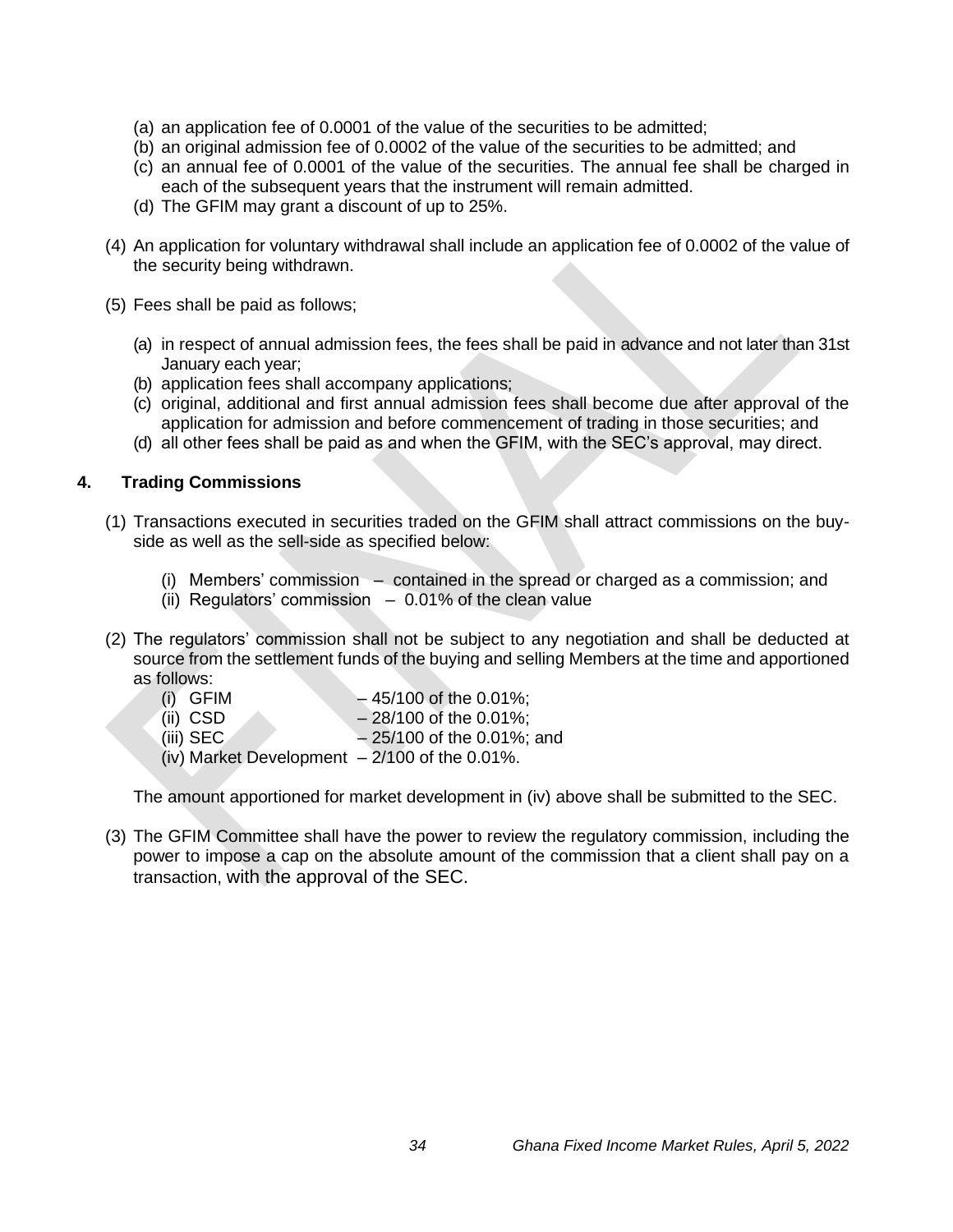# **APPENDIX 2: MEMBERSHIP REGISTRATION FORM & SUPPORTING DOCUMENTS**

# **GFIM**

# **MEMBERSHIP REGISTRATION FORM**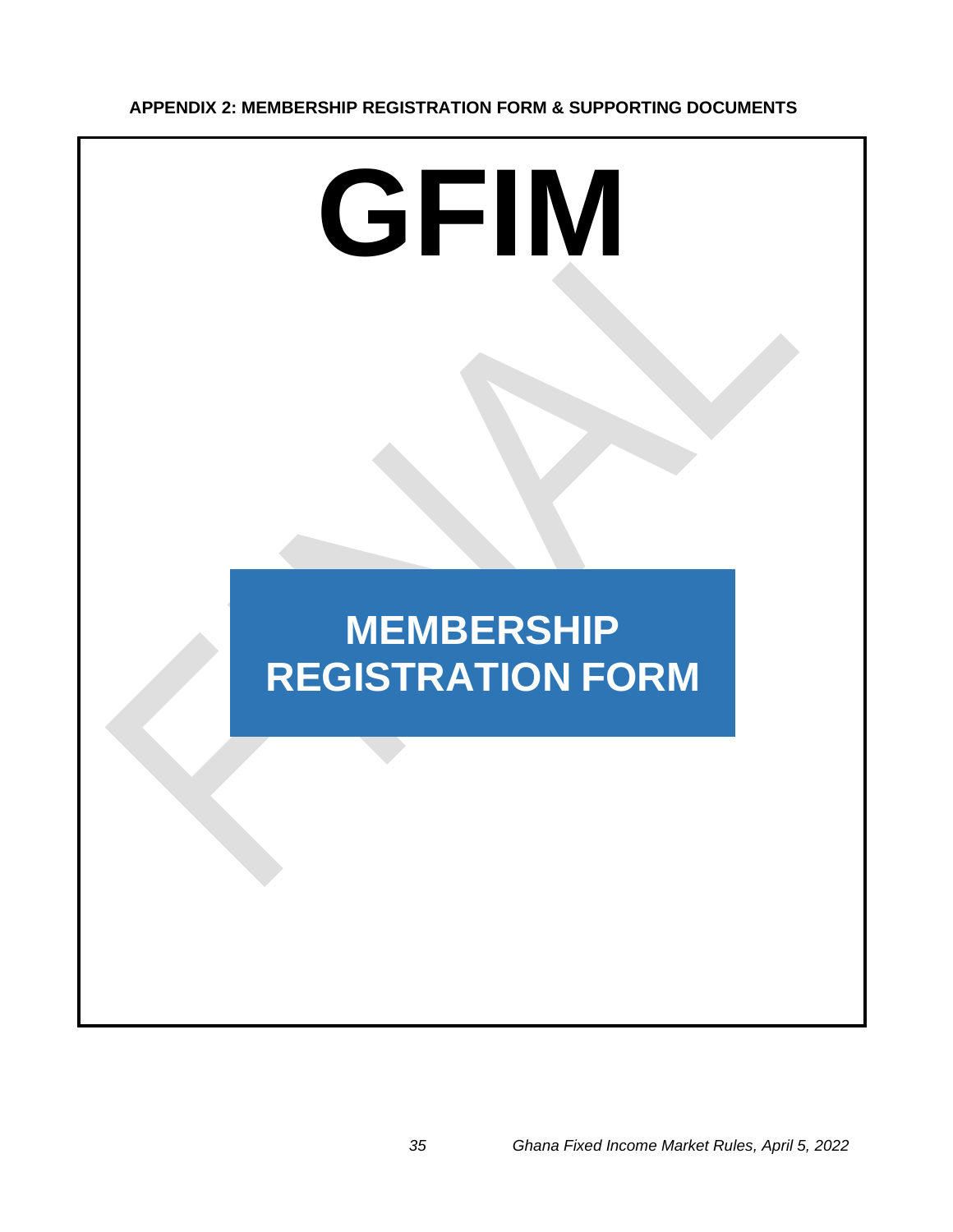| <b>APPLICANT INFORMATION</b>    |  |  |  |
|---------------------------------|--|--|--|
| Name of Company:                |  |  |  |
| Registered/Head Office Address: |  |  |  |
| Telephone:                      |  |  |  |
| <b>Company Email Address:</b>   |  |  |  |

| <b>APPLICANT CONTACT DETAILS</b> |  |  |  |
|----------------------------------|--|--|--|
| Name:                            |  |  |  |
| Telephone/Mobile:                |  |  |  |
| Email Address:                   |  |  |  |

| <b>CATEGORY OF MEMBERSHIP (Please Tick)</b>               |  |  |  |
|-----------------------------------------------------------|--|--|--|
| 1. Primary Dealer Bank                                    |  |  |  |
| <b>Non-Primary Dealer Bank</b><br>2.                      |  |  |  |
| <b>Broker-Dealer licensed by SEC</b><br>3.                |  |  |  |
| Licensed Dealing Member of the Ghana Stock Exchange<br>4. |  |  |  |